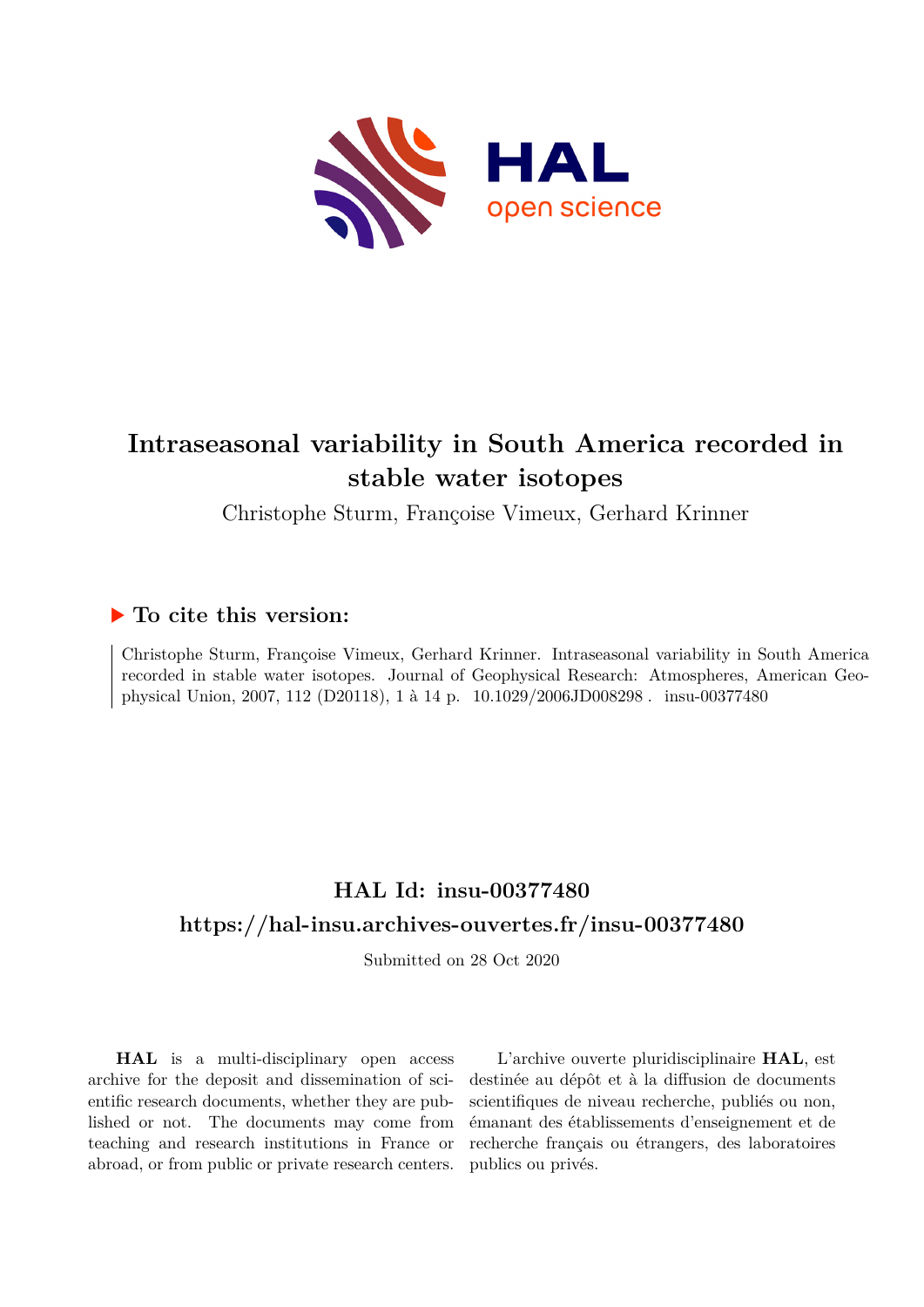# Intraseasonal variability in South America recorded in stable water isotopes

Christophe Sturm,<sup>1,2,4</sup> Françoise Vimeux,<sup>3</sup> and Gerhard Krinner<sup>1</sup>

Received 30 November 2006; revised 27 June 2007; accepted 14 August 2007; published 30 October 2007.

[1] The recent number isotopic records extracted from Andean ice cores (South America) has illustrated the key role such archives can play in past climate reconstructions. Nevertheless, interpreting isotopic archives as quantified climate proxies requires an understanding of which climate parameters control the stable isotopic composition of water. Mesoscale modeling sheds new light on the meteorological mechanisms dominant during austral summer. Here we focus on the variability of the South Atlantic Convergence Zone (SACZ) and its repercussions on upstream regions. The SACZ is a major component of the South American Monsoon System (SAMS). The present study uses the isotopic signature of the SAMS, as simulated by the stable water isotope enabled regional circulation model  $REMO_{iso}$  to answer the question: how does the SAMS affect the isotopic composition of precipitation during the wet season? In order to analyze the internal, purely atmospheric variability mode, the model was forced by climatological sea-surface temperatures. We investigate the concurrent intraseasonal variability of meteorological and isotopic parameters at pentad (5 days) interval using empirical orthogonal functions (EOFs).  $\text{REMO}_{iso}$  reproduces the main meteorological characteristics of the SAMS consistent with observations as well as previous modeling studies. Furthermore, we demonstrate that  $\delta^{18}$ O integrates both circulation and precipitation variability. This new evidence contributes to the comprehension of the  $\delta^{18}O$  signal in tropical South America, highlighting the internal atmospheric variability, as opposed to external forcing by Pacific and Atlantic sea-surface temperature.

Citation: Sturm, C., F. Vimeux, and G. Krinner (2007), Intraseasonal variability in South America recorded in stable water isotopes, J. Geophys. Res., 112, D20118, doi:10.1029/2006JD008298.

#### 1. Introduction

[2] Recent studies have underlined the sensitivity of the Tropics to global climate fluctuations [Chiang and Sobel, 2002; Thompson et al., 1995; Thompson, 2000]. Isotopic records from tropical high altitude ice cores and low-land speleothems hence provide a unique archive of past climate variability. Most of the tropical glaciers worldwide are located in The Andean Cordillera, with summits exceeding 6000 m. Several ice cores were recovered from the Andes, with climate archives extending back to 25 ka [*Thompson et*]  $al.$ , 1998, 2000; Ramirez et al., 2003] as well as providing seasonal precipitation records for the last centuries. In addition to the ice core records available for the region low elevation calcite speleothems are also available from north-east [Wang et al., 2004] and south-east Brazil [Cruz et al., 2006]. The isotopic signal is here expressed as the

depletion of the heavy isotope  $H_2^{18}O$  relative to the Vienna standard mean ocean water (V-SMOW), by the following equation:

$$
\delta^{18}O = \left(\frac{[H_2^{18}O]/[H_2O]_{sample}}{[H_2^{18}O]/[H_2O]_{SMOW}} - 1\right) \cdot 1000 \, [\text{\%o}].\tag{1}
$$

[3] The physical processes controlling the isotopic composition of South American precipitation are still under investigation. Statistical evidence shows that the interannual variability is controlled by sea-surface temperatures in the Tropical Pacific [Bradley et al., 2003; Thompson et al., 2000], although moisture originates from the Atlantic. Hoffmann [2003], Hoffmann et al. [2003], and Henderson et al. [1999] report that the isotopic signal in ice cores primarily records changes in precipitation and circulation patterns over the Amazon and the equatorial Atlantic. Pierrehumbert [1999] investigated possible controls on  $\delta^{18}$ O using Rayleigh-type distillation models, but failed to represent the varying trajectories of air masses precipitating over the Andes. Vimeux et al. [2005] examine the climatic controls on the modern isotopic composition of precipitation in the Zongo Valley (Bolivia), upstream of the Illimani ice core drilling site.

<sup>&</sup>lt;sup>1</sup>Laboratoire de Glaciologie et Géophysique de l'Environnement, Saint-Martin-d'Hères Cedex, France.

<sup>&</sup>lt;sup>2</sup>Max-Planck Institute for Meteorology, Hamburg, Germany.

<sup>3</sup> IRD-UR Great Ice, IPSL/LSCE (Laboratoire des Sciences du Climat et de l'Environnement), Gif-sur-Yvette, France. <sup>4</sup>

<sup>&</sup>lt;sup>4</sup> Currently at Bjerknes Centre for Climate Research, NO-Bergen.

Copyright 2007 by the American Geophysical Union. 0148-0227/07/2006JD008298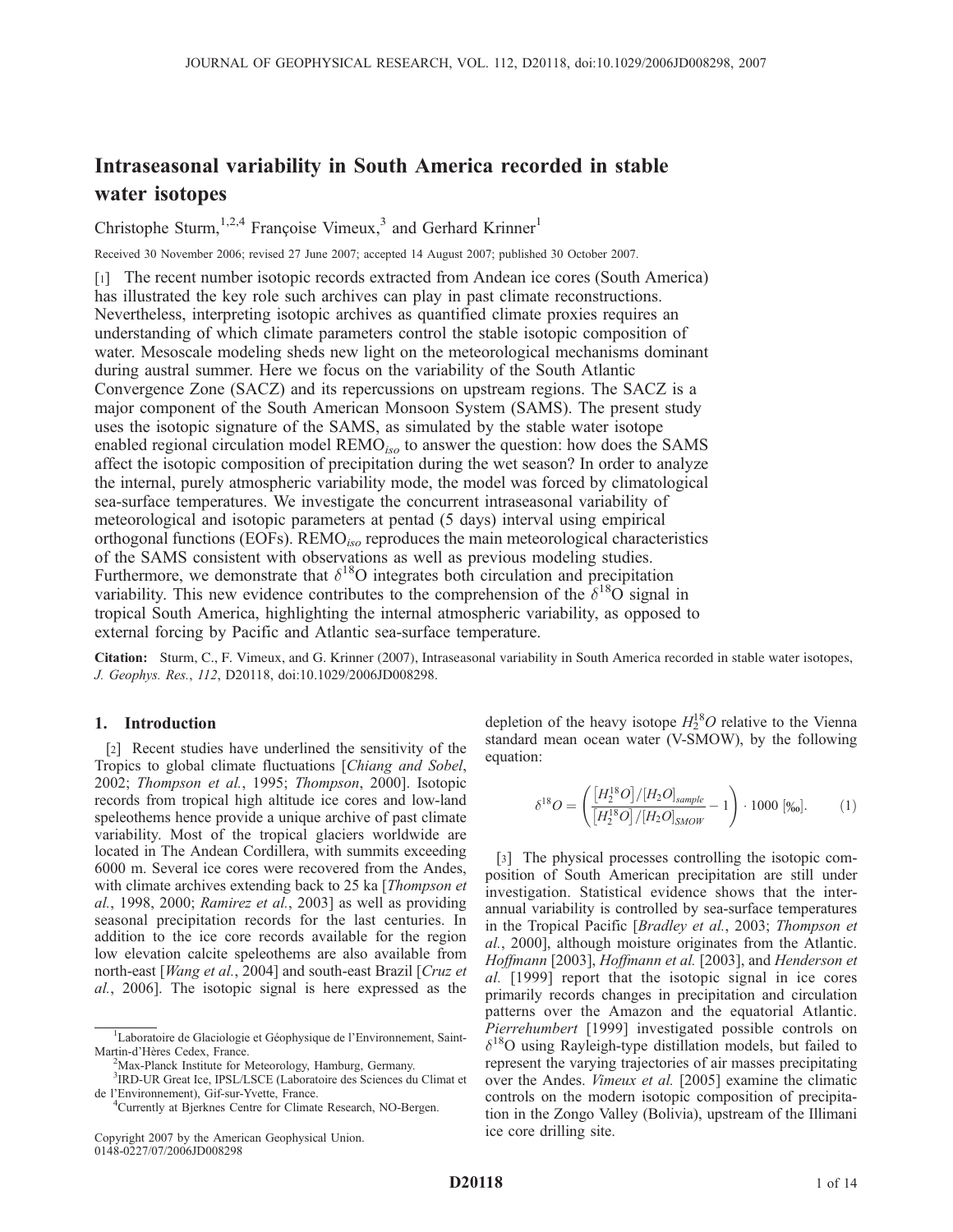

Figure 1. Topography of the study domain at 0.5 resolution. Contours represent 500 m altitude isolines. The  $5^\circ \times 5^\circ$  black boxes show the location and respective name of the sites listed in Table 2. Bold acronyms represent the major features of the South American Monsoon System (SAMS), after Zhou and Lau [1998]. BH: Bolivian High, CL: Chaco low, LLJ: low-level jets, SACZ: South Atlantic Convergence Zone. The continental and oceanic locations of the SACZ are indicated by gray lines. The bended arrow represents low-level cross-equatorial flow.

[4] *Vuille et al.* [2003b, 2003a] conducted a comprehensive study of climate controls on  $\delta^{18}$ O within isotope enabled GISS-II and ECHAM4 general circulation models. The authors conclude that the El Niño southern oscillation (ENSO) and associated sea surface temperature (SST) anomalies coincide best with inter-annual variability of  $\delta^{18}$ O over South America, in particular in tropical ice cores.

[5] However, recent observational and modeling studies have also identified physical mechanisms that control circulation and precipitation at intraseasonal timescales [Grimm et al., 2004; Nogues-Paegle et al., 2003]. These meteorological mechanisms are all components of the South American monsoon system (SAMS) summarized in Figure 1. The SAMS reaches its mature stage during summer (DJF), and accounts for up to 80% of annual rainfall in tropical and sub-tropical areas. Like the east Asian monsoon, typical monsoon features develop across South America, as depicted by Zhou and Lau [1998]. Lowlevel cross equatorial flow advects moist, warm air that is deviated polewards. Sub-tropical low-level highs over the ocean contrasts with a thermal low over the continent (Chaco low). At upper levels, an anti-cyclonic circulation develops above the continent (Bolivian high). An intense convergence zone develops over the south-east coast of Brazil (south Atlantic convergence zone - SACZ), which explains the heavy summertime precipitation. Some dominant features of the SAMS, especially north-westerly lowlevel jets (LLJ) are mesoscale features. Being influenced by local (topography) effects, the LLJ are better represented in regional models than in coarser GCM or re-analyses [Vernekar et al., 2003; Chou et al., 2000; Rocha and Ambrizzi, 2004; Rojas and Seth, 2003; Seth and Rojas, 2003; Seth et al., 2004].

[6] Given the importance of features such as the LLJ evidence from meso-scale modeling over South America

should greatly refine the understanding of isotope-climate relations in the region already gained from coarses global circulation models. To what extend does the mesoscale SAMS influence the  $\delta^{18}O$  signal over tropical and subtropical South America? Vuille and Werner [2005] explored the isotopic signature of the SAMS. Focusing on interannual variability and the impact of Pacific SST patterns (typically El Nin˜o versus La Nin˜a situations). In addition to being limited by the coarse resolution and simplified topography of a GCM, this study did not examine the intraseasonal variability, which is typical of the SAMS mechanism.

[7] The present study focuses on intraseasonal (DJF) variability of the SACZ/SAMS using the regional circulation model  $\text{REMO}_{iso}$ , fitted with stable water isotope diagnostics. To identify the singular modes of atmospheric variability, we cancel any oceanic forcing by applying climatological SST as boundary conditions to  $\text{REMO}_{iso}$ . This cancels inter-annual variability primarily related to ENSO, but also to any Atlantic SST anomalies. Sturm et  $al.$  [2007] compared REMO<sub>iso</sub> to coarser ECHAM4 GCM simulations, as well as gridded precipitation and station  $\delta^{18}$ O observations. REMO<sub>iso</sub> accurately reproduces the mean annual cycle of precipitation (albeit a general overestimation of precipitation), circulation and  $\delta^{18}$ O over South America.

[8] In the second section, we introduce the regional circulation model  $\text{REMO}_{iso}$  and its stable water isotope module. On the basis of empirical orthogonal function (EOF) analysis, we describe the dominant mode of intraseasonal variability, which is shared by various climate parameters. The third section demonstrates that the bimodal distribution of precipitation simulated by  $\text{REMO}_{iso}$ is related to location of the SACZ. Other typical features of the SAMS in low- and upper-level atmospheric circulation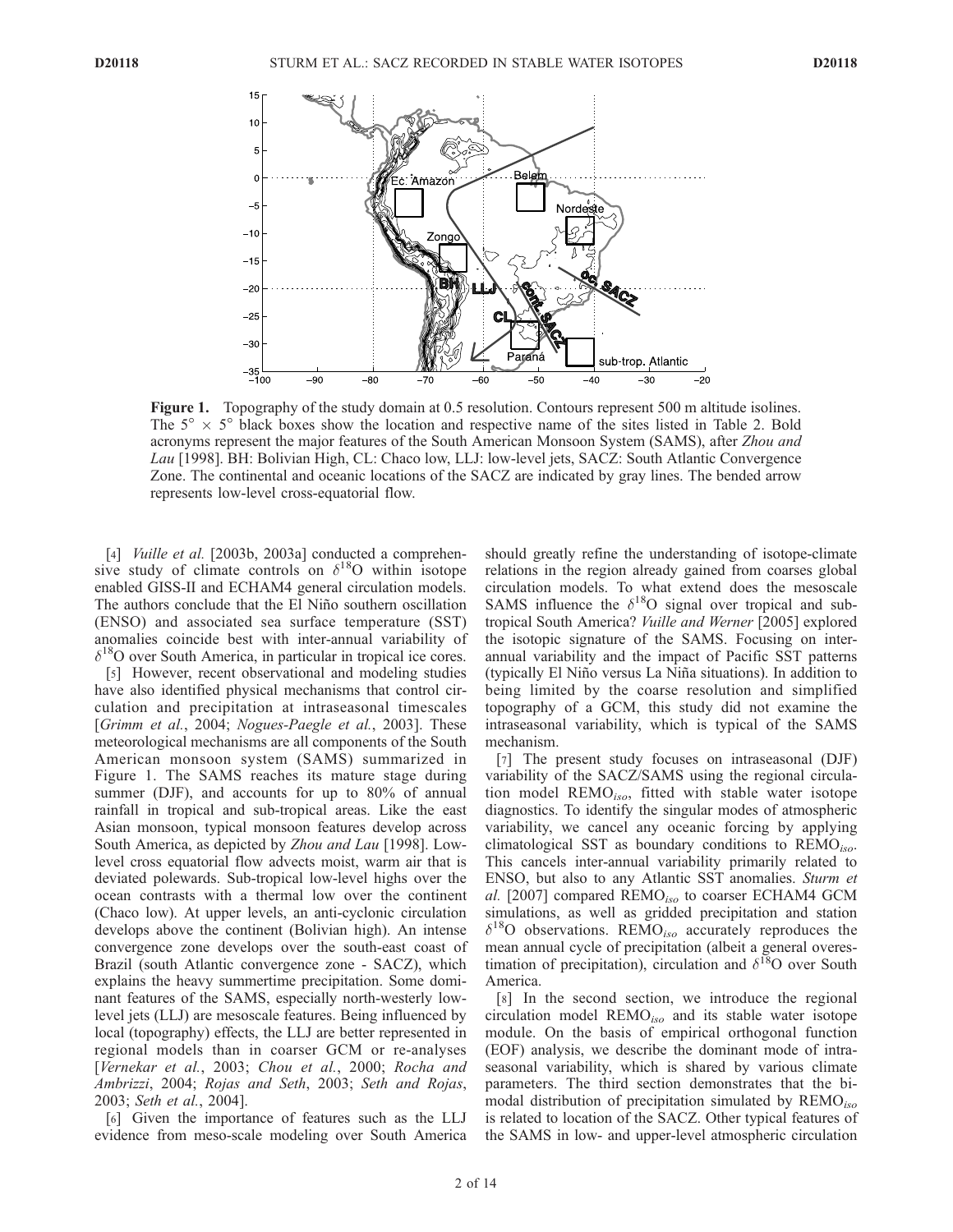are well reproduced by REMO<sub>iso</sub>. The fourth section concentrates on the  $\delta^{18}$ O signal, which records distinctively the SAMS variability introducing a novel way of using  $\delta^{18}O$  as a proxy for SAMS variability. In the last section, we discuss previous results in order to assess the meteorological processes controlling the  $\delta^{18}O$  signal in South America, and its implications for the interpretation of isotopic climate archives.

## 2. Model and Methods

## 2.1. REMO Experiment With Climatological SST

[9] The regional circulation model REMO was originally developed for weather prognosis by the German Weather Service (DWD - Deutscher Wetterdienst [Majewski, 1991]). It was later adapted to climate purposes at the Max-Planck-Institute for Meteorology [Jacob et al., 2001] by incorporating the physics scheme of the ECHAM general circulation model [Roeckner et al., 1996]. Similarly, a stable water isotope module developed for ECHAM [Hoffmann et al., 1998; Werner and Heimann, 2002] was adapted to REMO. A detailed description of REMO and its stable water isotope module is given by *Sturm et al.* [2005].

[10] REMO runs at a  $0.5^\circ$ , i.e.,  $\sim 55$  km horizontal resolution and 19 vertical hybrid  $\sigma$ -pressure levels. The study domain spans the tropical South American continent and surrounding oceans, from  $100^{\circ}$ W to  $20^{\circ}$ W in longitude and  $35^{\circ}$ S to  $15^{\circ}$ N in latitude (Figure 1). The specific features of the physics scheme are described by Roeckner et al. [1996].

[11] REMO computes the stable water isotope fractionation processes using the same module as ECHAM [Hoffmann et al., 1998]. The isotopic module computes equilibrium [Majoube, 1971] and kinetic [Merlivat and Jouzel, 1979; Jouzel and Merlivat, 1984] fractionation for *HDO* and  $H_2^{18}$ O at each model time step. The cloud microphysics computes fractionation processes between solid, liquid and gaseous phases of water, including the different diffusion constants in ice at low temperatures for HDO and  $H_2^{18}O$  [Jouzel and Merlivat, 1984]. To account for sub-cloud evaporation of raindrops, their isotopic composition is set in partial equilibrium with the surrounding moisture. Convective precipitation (80% of annual precipitation over the domain), with generally larger and faster falling drops, is re-equilibrated to 45% versus 95% for stratiform precipitation. The bucket-type soil hydrology scheme does not account for surface and sub-surface drainage, groundwater formation, etc. Vapor fluxes from the surface are assumed to be dominantly transpiration by vegetation, and thus soil moisture is released into the atmosphere without fractionation [Bariac et al., 1994b, 1994a].

[12] The present simulation by  $\text{REMO}_{iso}$  was validated against data from the Global Network for Isotopes in Precipitation (GNIP) [*IAEA and WMO*, 2001] and ECHAM simulations by *Sturm et al.* [2007]. REMO was integrated over a period of 5 years, after one year spin-up. Lateral boundary conditions for winds, moisture, liquid water content and their isotopic counterparts were provided by an T42 ECHA $M_{iso}$  simulation at a 6 h time step. Sea-surface temperatures (SST) for both ECHAM and REMO are prescribed from the GISST climatology [Rayner et al., 1994]. Mean monthly SST are linearly interpolated to

provide 6 hour forcing to REMO. For any subsequent year, the models use the GISST climatology as a perpetual year. In conclusion, the boundary conditions are such that interannual variability, driven by SST, is removed. The simulation can be regarded as an ensemble run, focussing on the intraseasonal variability of the atmosphere.

#### 2.2. Empirical Orthogonal Functions Analysis

[13] We apply an Empirical Orthogonal Function (EOF) analysis to selected variables in order to isolate their major intraseasonal variability. We discuss only the first EOF, which represents the dominant mode. It captures at least 20% of the variability for each selected variable. Simulated variables listed hereafter are analyzed for austral summer months (DJF) on a 5-day (pentad) resolution. We define hereafter  $EOF<sub>X</sub>(EC<sub>X</sub>)$  and the spatial EOF pattern (temporal loadings) for parameter X.

[14] 1. Precipitation: 21% of the variance is captured in the first EOF.

[15] 2. Isotopic composition of precipitation ( $\delta^{18}O$ ): 27% of the variance is captured in the first EOF.

[16] 3. Vertically integrated horizontal moisture transport  $H = H_u + H_v$  ( $H = \int_0^{TOA} Q(z) \cdot u(z) dz$ , where TOA stands for 'top of the atmosphere'. In this case, we applied the complex (or Hilbert) EOF method [Venegas, 2001] on  $H^*$  =  $H_u + 1 \cdot H_v$ , to account for the common variability of zonal and meridional moisture advection): 29% of the variance is captured in the first EOF.  $H_u$  ( $H_v$ ) represents the zonal (meridional) moisture advection.

[17] 4. Mean sea level pressure (SLP) (The leading EOFs of the sea-level pressure (SLP) and geopotential height at 200 hPa  $\Phi_{200hPa}$  match in first order the topography. We suggest this first EOF to be an artefact of the computation technique:  $SLP = P_s + \int_0^z - \frac{g}{R_d T_v(z)} \partial z$ , where g: gravity acceleration,  $R_d$ : gas constant for dry air,  $T_v(z)$ : virtual subsurface temperature. In order to compute sea-level pressure at elevated grid points, we need to define a virtual atmospheric temperature profile below the surface. This virtual temperature was reconstructed on sub-surface pressure levels by a 3-D interpolation of surrounding atmospheric temperature. It is therefore biased by temperature variations along steep topography. The second EOF is not biased by altitude and is thus thought to represent the dominant mode of meteorological variability. The geopotential height is computed as a vertical integration of temperature-dependent air density, based on the SLP:  $\Phi_{200hPa} = \int_{P=SLP}^{200hPa} \frac{-R_dT_v(P)}{g} \frac{\partial P_v}{\partial P_v}$ with the same variable names as above.): 26% is captured in the meteorological dominant EOF.

[18] 5. Geopotential height at 200 hPa  $\Phi$ <sub>200hPa</sub>: 20% is captured in the meteorological dominant EOF.

[19] Following Dommenget and Latif  $[2002]$  and Björnsson and Venegas [1997], we adopted several representations for EOF results. Figure 2 shows the EOF spatial patterns for precipitation (a),  $\delta^{18}O$  (b) and  $H_v$  (c). This illustrates the dominant bi-modal variability in precipitation, with the positive poles in a crescent shape over the Atlantic off Belém, the Ecuadorian Amazon and the Paraná and the negative pole over the Nordeste and the neighboring Atlantic. The  $\delta^{18}$ O shows a similar pattern explained by the amount effect with high precipitation coinciding with low  $\delta^{18}$ O. As a result the  $\delta^{18}$ O EOF pattern has the opposite sign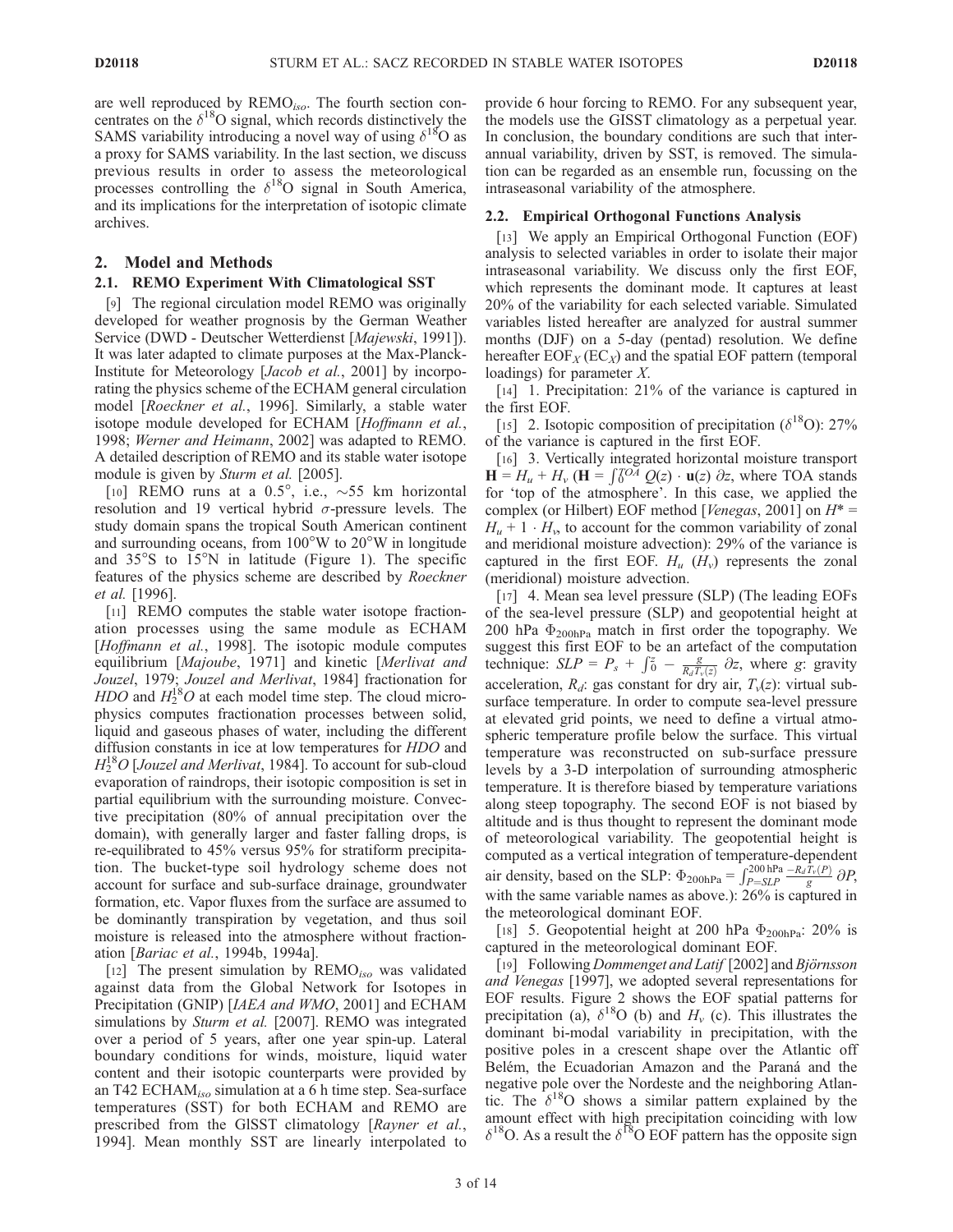

Figure 2. Leading empirical orthogonal function (EOF) pattern for summer (DJF) pentad (5-day) averaged variables. The first EOF is plotted for (a) precipitation, (b) isotopic composition of precipitation ( $\delta^{18}$ O), (c) meridional vapor transport  $(H_v = \overline{Q \cdot \vec{v}} \cdot \vec{j}$ , positive when flowing northward). All EOF are normalized, with red (blue) indicating positive (negative) EOF values. The color bar applies to all plots.

to EOF<sub>Prec</sub>. The  $\delta^{18}$ O EOF shows a stronger relation between the Ecuadorian Amazon and the Paraná than for precipitation. The major feature of the  $H<sub>v</sub>$  EOF is a strong southward moisture transport centered over Santa Cruz  $[60^{\circ}W; 20^{\circ}S]$ .

[20] Table 1 shows the correlation coefficients between the loadings (EC) of the variables cited above.  $H_u$  and  $H_v$ are independent and hence uncorrelated. Furthermore,  $H_u$  is not or loosely correlated to all other variables, showing that the SAMS variability is instead captured by the  $H_v$  variability. The cross-correlation of  $\Phi_{200hPa}$  EC is generally lower than for SLP, demonstrating that the intraseasonal variability in our study is more related to low-level circulation than upper-level circulation. Finally, *Prec*,  $\delta^{18}O$  and  $H<sub>v</sub>$  are well correlated with each other ( $R<sup>2</sup> > 41\%$ ). Figure 3 shows correlation maps between precipitation anomalies and the P (a),  $\delta^{18}O$  (b) and  $H_v$  (c) loadings with all graphs displaying the same bi-modal pattern shown in Figure 2a. This indicates that a common phenomenon is responsible

for the dominant variability mode. In the next section, we demonstrate this underlying phenomenon is related to SACZ/SAMS intraseasonal variability.

#### 3. The Paraná - Nordeste Dipole

[21] Precipitation over the South American continent simulated by REMO displays a dipolar pattern, with one extremum over north-east Brazil at  $[40^{\circ}W; 10^{\circ}S]$  (hereafter referred to as Nordeste) and an opposite extremum over the south Brazil and Paraguay at  $[55°W; 25°S]$  (hereafter referred to as Paraná), as has been found in other studies [Herdies et al., 2002; Carvalho et al., 2002]. Alternation from one extreme to the other is mainly related to the location of the South Atlantic Convergence Zone (SACZ).

[22] In the present section, we first underline the dipolar pattern of precipitation as simulated with  $\text{REMO}_{iso}$ . We then investigate mechanisms in upper and lower level atmospheric motion related to this precipitation regime, to relate the bi-modal pattern to the comprehensive SAMS phenomenon. Finally, we analyze the isotopic signature of precipitation as an integrative proxy for precipitation and regional circulation patterns.

#### 3.1. Oceanic Versus Continental SACZ Composites

[23] Figure 2a shows the first EOF of pentad austral summer (DJF) precipitation over South America characterized by the bi-modal pattern described above.

[24] On the basis of the first EOF of precipitation, we define the *oceanic SACZ composite* as the mean of pentads with loadings lower than the 25% percentile of  $EC_{Prec}$ . The 25% percentile is equal to  $-0.76$  standard deviation of  $EC<sub>Prec</sub>$ . Similarly, the *continental SACZ composite* merges all  $EC_{Prec}$  pentads above the 75% percentile (+0.56 standard deviation). Carvalho et al. [2002, 2004] likewise associate precipitation regimes in sub-tropical America with the position of the SACZ: high precipitation over Paraná (Brazil east coast) occurs during dominantly continental (oceanic) location of the SACZ.

[25] The bimodal pattern in precipitation between the Nordeste and the Paraná is reported in several studies, based both on observations and simulations. However, authors use different criteria to define extreme phases of the dipole

Table 1. Correlation Coefficients R Between the Loadings (EC) Associated With the First EOF for Precipitation (Prec), Isotopic Composition of Precipitation ( $\delta^{18}$ O), Zonal (H<sub>u</sub>) and Meridional  $(H_v)$  Vapor Transport, Mean Sea-Level Pressure (SLP) and Geopotential Height at 200 hPa  $(\Phi)^a$ 

|                          | ~    |                 |                 |              |             |                 |
|--------------------------|------|-----------------|-----------------|--------------|-------------|-----------------|
| EС                       | Prec | $\delta^{18}$ O | $H_u$           | $H_{\nu}$    | <b>SLP</b>  | $\Phi_{200hPa}$ |
| Prec<br>$\delta^{18}$ O  | 0.64 | 0.64            | 0.32<br>$\star$ | 0.75<br>0.76 | 0.4<br>0.53 | 0.33<br>0.3     |
| $H_{\rm u}$              | 0.32 | $^\star$        |                 | $^\star$     | $^\star$    | 0.26            |
| $H_v$                    | 0.75 | 0.76            | $^\star$        |              | 0.57        | 0.22            |
| <b>SLP</b>               | 0.40 | 0.53            | $^\star$        | 0.57         |             | 0.45            |
| $\Phi$ <sub>200hPa</sub> | 0.33 | 0.30            | 0.26            | 0.22         | 0.45        |                 |
| $\overline{R^2}$         | 27%  | 34%             |                 | 38%          | 24%         | 10%             |

<sup>a</sup>The mean common variance of one field with all the other is indicated in the last row ( $\sigma^2$ ).  $\star$  denotes correlations which fail the student-t significance test at the 90% level.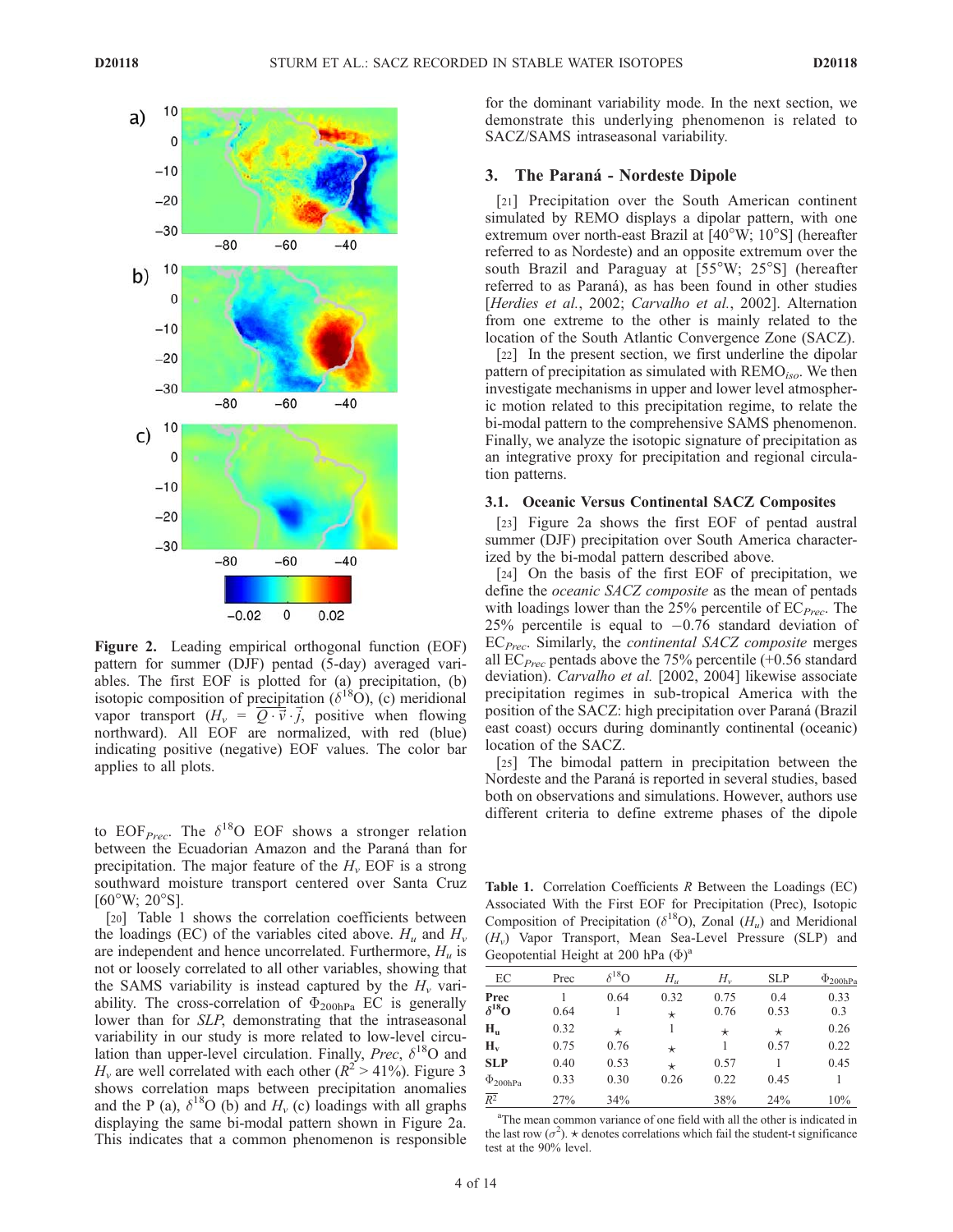

Figure 3. Correlation of precipitation over the whole study domain with the loadings (EC) associated to the first EOF for following parameters: (a) precipitation, (b)  $\delta^{18}O$ , (c) meridional moisture transport. Only correlations significant at 95% are displayed. Positive (negative) correlations are displayed in light (dark) grey. The color bar applies to all plots.

depending on the research focus. In the following paragraph, we briefly review climate parameters associated with extreme precipitation over the Paraná-Nordeste dipole.

[26] Grimm et al. [2004] use the first EOF of land precipitation to define intraseasonal modes. REMO reproduces similar results as *Grimm et al.* [2004] in both the dipole found in the first precipitation EOF as well as the seesaw shape of the second EOF (not shown). Using a slightly different approach, Lenters and Cook [1999] identify a similar dipole between the Paraná and Nordeste precipitation using EOF analysis of 5-day geopotential height at 200 and the Global Precipitation Index (GPI). A similar heterogeneous correlation map of the first loadings of the NASA-DAO geopotential height with global precipitation index (GPI) database further extends the negative correlation in Nordeste over the tropical Atlantic off the Brazil east coast. These observations are in agreement with similar correlation maps by  $\text{REMO}_{iso}$  (not shown). Doyle and Barros [2002] investigate the interannual variability of summer precipitation over sub-tropical America, based on monthly NCEP reanalyses. Monthly precipitation displays a similar dipole between the Paraná and southern-eastern Brazil, which is found to be correlated to SST in western sub-tropical south Atlantic (WSSA). The continental (oceanic) composites by REMO<sub>iso</sub> correspond to the cold (warm) composites described by Doyle and Barros [2002].

#### 3.2. Upper and Lower Level Atmospheric Motion

[27] Geopotential height at 200 hPa indicates the synoptic forcing of the SAMS.  $EC_{\Phi}$  is poorly correlated to precipitation, with a squared correlation coefficient  $r^2$  = 11% between their loadings. The dominant mode is consistent with the leading EOF from the NASA/DAO analyses Lenters and Cook [1999]. The strengthening of the Nordeste trough is associated with enhanced precipitation over the Paraná region.

[28] The vertical structure of the atmosphere under continental/oceanic SACZ conditions is shown in Figure 4. In the continental SACZ composite (Figure 4a), latent heat release by convection over central Amazon shifts the warm core anomaly to the West by  $\sim 5^\circ$ . As a consequence, the Bolivian high follows the same shift, but its strength is not significantly altered. The oceanic composite (Figure 4b) moves the Bolivian high  $\sim$ 3° East of its climatological location, with high latent heat release related to enhanced convection off Brazil's East coast. In both cases, the Bolivian high does not undergo a clear latitudinal shift. Figure 4c shows the difference between the continental and oceanic SACZ composites, illustrating the eastward shift of the warm core at 400 hPa responsible for shifting the Bolivian high eastward at 200 hPa.

[29] Precipitation variability appears to be closely related to low-level circulation illustrated by the higher correlations between *SLP* and  $H_v$  than for  $\Phi_{200hPa}$ . The relationship between  $H<sub>v</sub>$  variability and extreme events such as the LLJ warrants further discussion.

[30]  $H<sub>v</sub>$  reaches the next strongest correlation coefficient with precipitation  $R^2 = 56\%$ . Its EOF (Figure 2c) is marked by an enhanced southwards flow above Santa Cruz [60°W;  $20^{\circ}$ S] associated with high precipitation over the Paraná, related to the frequency of LLJ events at this location [Vera, 2002]. Figure 4a shows that the core of the southwards wind during the continental SACZ composite is located at  $[50^{\circ}W;$ 850 hPa]. Although  $\text{REMO}_{iso}$  fails to represent the correct location of the mean southward winds (shifted eastward by  $10^{\circ}$ ), it correctly captures that the variability at  $60^{\circ}$ W controls the Paraná precipitation (Figure 2c). The oceanic SACZ composite (Figure 4b) is marked by the absence of LLJ between  $60^{\circ}$ W and  $50^{\circ}$ W. Southwards winds are then predominant at 35°W, off Brazil's east coast. The difference between the continental and oceanic SACZ composites (Figure 4c) underlines the eastward shift of meridional winds between the continental and oceanic SACZ composites.

[31] These results are in good agreement with previous modeling studies. Gan et al. [2004] reports a similar opposition between LLJ paths in the oceanic/continental SACZ composites in the NCEP re-analyses. High precipitation in Western Central Brazil is associated with LLJ hedging an enhanced Chaco low, hence diverted from the Eastern flank of the Central Andes directly to the western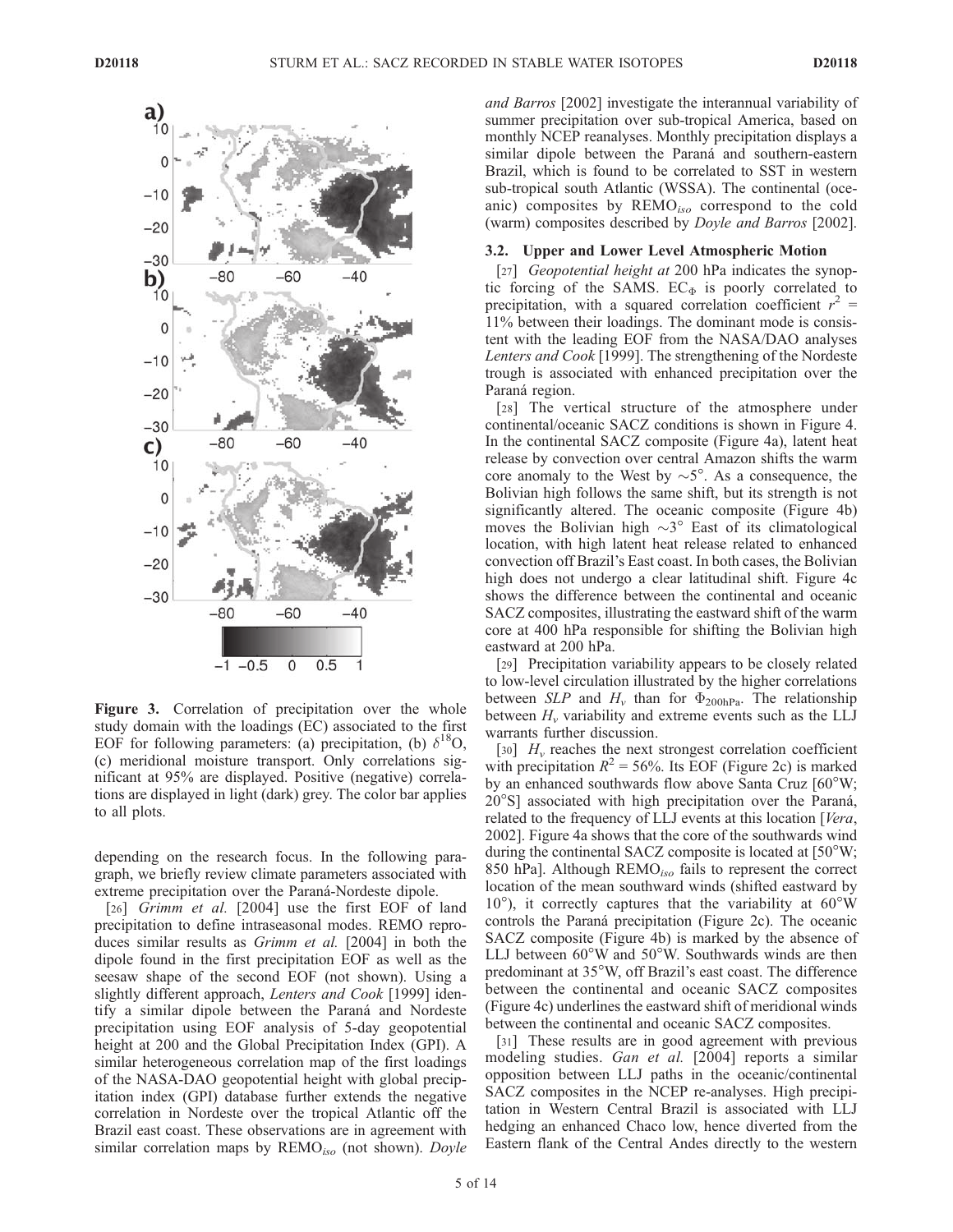

Figure 4. Vertical cross section along the 20°S parallel. Altitude is given in pressure levels (1e4 Pa). The thick black line represents the topography. (a) Continental SACZ composite, (b) oceanic SACZ composite, (c) difference between continental and oceanic SACZ. Colored shading represents the standing temperature eddy (difference from zonal mean,  $1 \text{ K}$  intervals for  $a-b$ ,  $0.5 \text{ K}$  for (c), continuous (dashed) lines represent positive (negative) standing geopotential height eddies  $(20 \text{ m}$  intervals for a-b, 5 m for c). The light (dark) grey filled contours represent southwards (northward) meridional winds  $(\vec{v})$  above 6 m/s (a-b), or positive (negative) wind difference above 1 m/s (c).

flank of the Brazilian highlands. High precipitation over the Paraná is associated with a vanishing Chaco low, which enables LLJ to develop over Santa Cruz. Dominant LLJ at the western flank of the Brazilian highlands instead of the

eastern flank of the Andes is simulated in both REMO and the RegCM2 RCM [Rocha and Ambrizzi, 2004]. Vernekar et al. [2003] on the other hand report a prevalence of Andean LLJ at 18°S. For further information, the reader is conferred to publications related to the SALLJEX experiment [Vera, 2002].

[32] Figure 5 shows a synthetic view of atmospheric dynamics associated with the SAMS. In the continental SACZ composite (Figure 5a), the Chaco low is located at  $[61^{\circ}W; 22^{\circ}S]$ . A strong South Atlantic high gives positive  $SLP$  anomaly over south-east Brazil [40°W; 20°]. This strong cyclonic flow implies a higher frequency of LLJ events, especially at  $[60^{\circ}W; 18^{\circ}S]$  (marked by arrows on 5a). This flow advects moist air from the Amazon basin with negative 'moist static stability' [Lenters and Cook, 1999], which favors convection over the Paraná region (as seen in the wind divergence at 200 hPa on Figure 5a). High precipitation over the Paraná is related to the continental location of the SACZ. The situation is reversed in the oceanic SACZ composite (Figure 5b). The Chaco low is strengthened and shifted north-eastward to  $[58^\circ W; 18^\circ S]$ . The south Atlantic high is weakened and shifted to the south-east. The reduced cyclonic flow redirects the warm moist Amazonian air to the Nordeste. The oceanic SACZ is then fed by maritime moisture, with strong convection (and upper-level divergence) off Brazil's east coast  $[35^{\circ}W;$  $25^{\circ}$ S]. Figure 5c illustrates the changes in SLP over south-east Brazil, and the related convection patterns.

[33] In conclusion, the analysis of lower and upper atmospheric circulation demonstrates that  $\text{REMO}_{iso}$  accurately reproduces the mechanisms of the SAMS, as described by Zhou and Lau [1998] and Vera et al. [2006]. Intraseasonal variability of the SAMS can be represented by alternate continental and oceanic SACZ composites, which explains the bi-modal shape of precipitation (Figure 2a).

### 4. Stable Water Isotopes: An Integrated Proxy of the SAMS

[34] Given this validation of REMO to correctly simulate intraseasonal variability, we can extend our investigation to the water isotope diagnostics in  $\text{REMO}_{iso}$ : what does the  $\delta^{18}$ O signature in precipitation reveal about the regional circulation patterns?

[35] The present study is innovative in its use of stable water isotopes to characterize the source and path of moisture from its isotopic signature. In this section, we concentrate on intraseasonal variability of  $\delta^{18}$ O over South America, which has not been documented so far with isotope-enabled circulation models. Since summer precipitation represent 80% of the annual precipitation, and given the resolution of Andean ice cores over the last century, the intraseasonal variability will be recorded in isotopic archives and should strongly influence the mean annual  $\delta^{18}$ O value.

## 4.1.  $\delta^{18}$ O and Moisture Trajectory

[36] The climatological  $\delta^{18}$ O pattern simulated by REMO is discussed by Sturm et al. [2007]:  $REMO<sub>iso</sub>$  is in reasonable agreement with GNIP observations and accurately reproduces the  $\delta^{18}$ O pattern across tropical South America. Figure 6 shows the  $\delta^{18}$ O for the continental (Figure 6a) and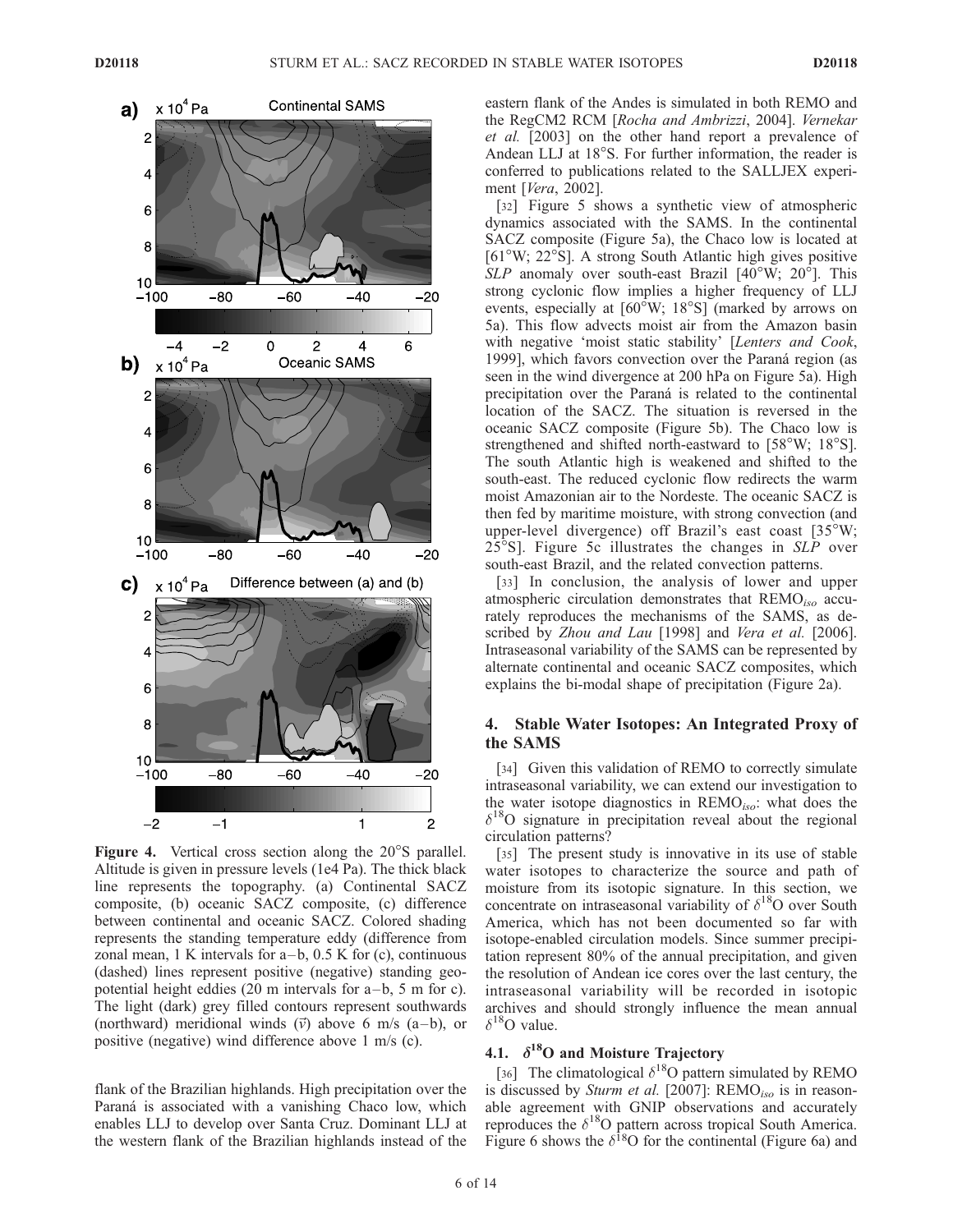

Figure 5. Atmospheric DJF circulation for the (a) the continental SACZ composite, (b) the oceanic SACZ composite, (c) the difference between the continental and oceanic SACZ composites. Mean sea level pressure is displayed in labeled contours, in hPa (with a 1e5 Pa subtracted from the mean). The light (dark) grey shaded areas represent wind divergence at 200 hPa above the 75% (below the 25%) percentile. Arrows represent the mean horizontal vapor advection  $\vec{H}$ . CL represents the location of the Chaco low.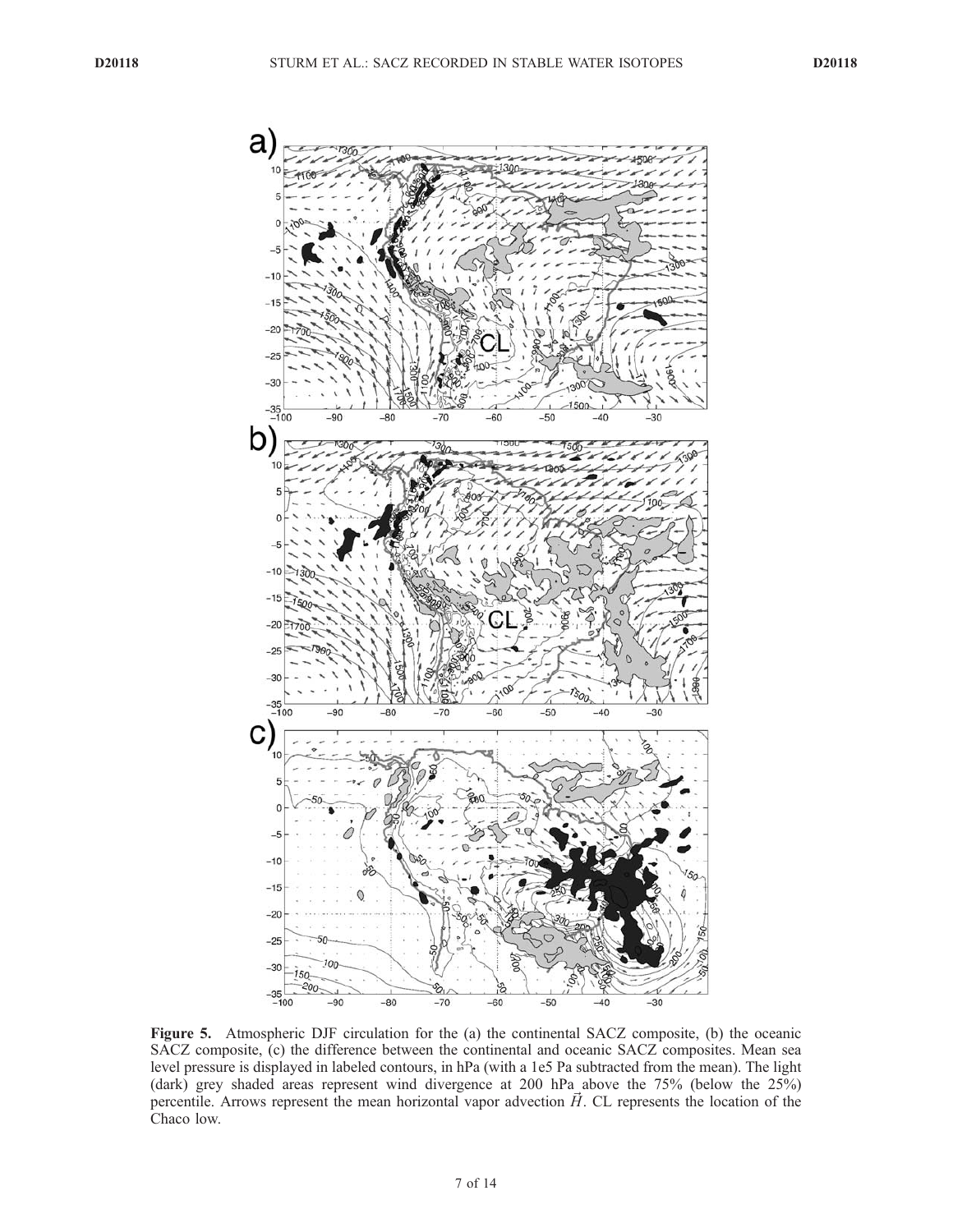

Figure 6.  $\delta^{18}$ O in precipitation (shaded, in ‰) for the (a) the continental SACZ composite, (b) the oceanic SACZ composite, (c) the difference between the continental and oceanic SACZ composites. The top color bar (in %) applies to (a – b). The bottom color bar applies to the difference (c). The labeled contours represent total precipitation (with 300 mm/month interval). Colored dots represent  $\delta^{18}O$  at GNIP stations, with their names displayed below. Since GNIP observations are available as monthly values only, the colors are identical for  $(a - b)$ . The dotted grey lines represent streamlines (or back-trajectories) of mean horizontal moisture flux ( $\mathbf{H} = \overline{Q \cdot \mathbf{u}}$ ).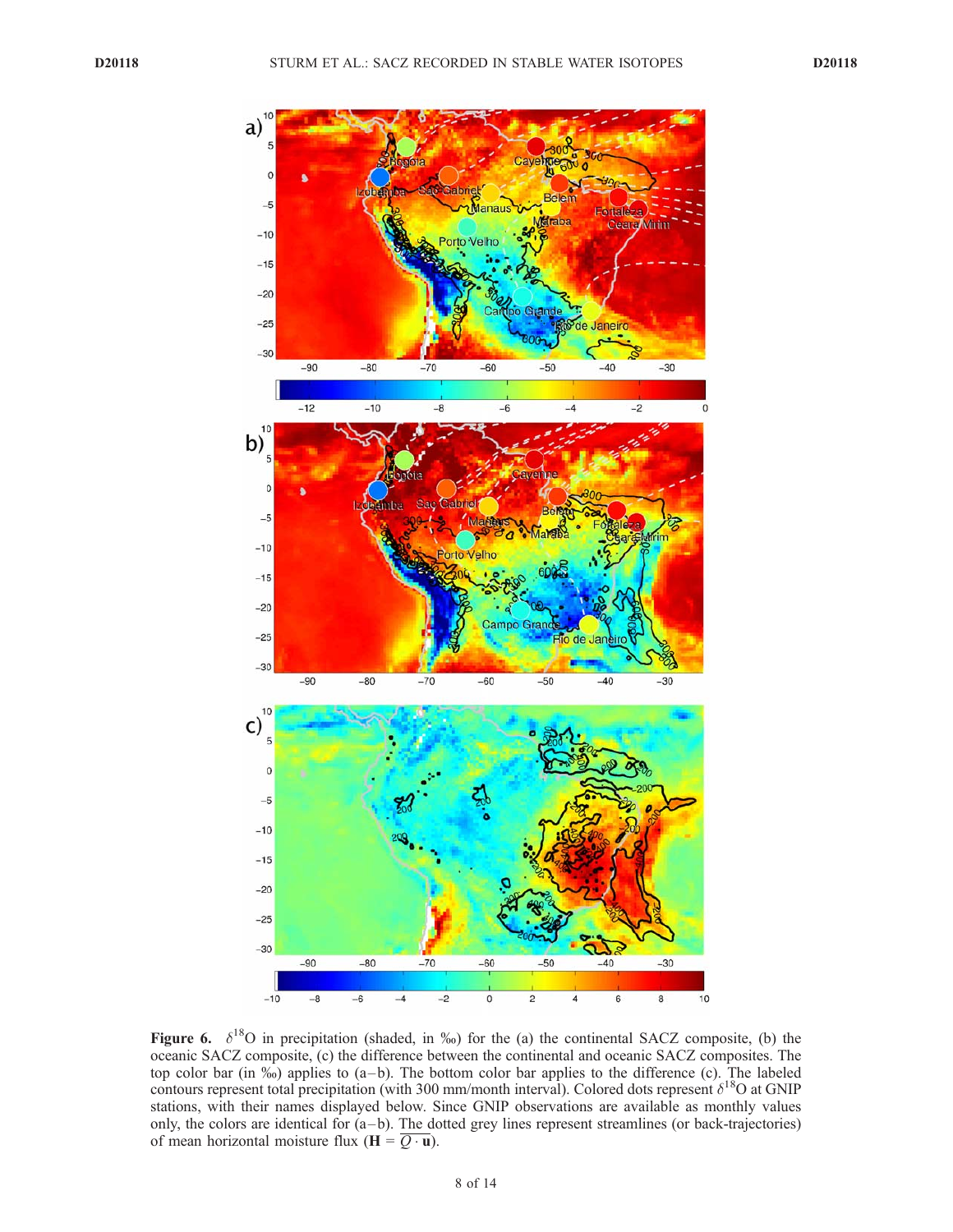the oceanic SACZ composites (Figure 6b).  $\delta^{18}$ O observations from the GNIP network are represented as colored dots. Trajectories (The mean wind directional constancy, calculated on the basis of 6 h wind speeds, is defined as

$$
D_c = \frac{\|\overline{H}\|}{\|\overline{H}\|} = \frac{\sqrt{H_u^2 + H_v^2}}{\sqrt{H_u^2 + H_v^2}}.
$$
 In case of steady winds,  $D_c = 1$ , and it

decreases towards 0 if its direction is very variable. The wind constancy simulated by  $\text{REMO}_{iso}$  in DJF is higher than 0.8 north of a line from  $[65^{\circ}W; 15^{\circ}S]$  to  $[44^{\circ}W; 23^{\circ}S]$ . This is consistent with previous studies [Brahmananda Rao et al., 1996; Garreaud, 1999, 2000]. Hence, we can assume that streamlines are a valid estimation of the mean back-trajectories.) leading to the GNIP stations are also represented.

[37] On Figure 6, the  $\delta^{18}$ O pattern follows the precipitation iso-lines, illustrating the amount effect: heavy precipitation is characterized by low  $\delta^{18}$ O. According to the Rayleigh distillation theory,  $\delta^{18}O$  decreases exponentially with the cumulative precipitation along the trajectory. During the wet season, re-evaporation from the land-surface has a negligible effect on  $\delta^{18}O$  [Sturm et al., 2007]. This illustrates the integrative character of the isotopic signal, with the  $\delta^{18}$ O of downstream precipitation retaining a memory of the rainout intensity along its trajectory.

[38] The integrative character  $\delta^{18}$ O of is responsible for strong connection between the Ecuadorian Amazon and the Paraná in the  $\delta^{18}$ O EOF pattern (Figure 2b). Strong precipitation over the Amazon is associated with strong precipitation over the Paraná, as demonstrated by the precipitation EOF (Figure 2a). The previous section on atmospheric circulation shows that air masses cross the Amazon before reaching the Paraná. Consequently the  $\delta^{18}$ O at the Paraná records both the increased local precipitation, as well as previous increased precipitation over the Amazon. Similarly, the correlation map of the  $\delta^{18}$ O EC with precipitation anomalies (Figure 3b) shows a stronger relationship between precipitation over the Amazon and the Paraná than for the precipitation EC (Figure 3a). This memory effect makes  $\delta^{18}$ O a better proxy for SAMS variability than precipitation alone.

[39] Table 1 shows that  $EC_{\delta}$  shares an average 34% variance with all other loadings (second highest after  $EC_{Hv}$ ). The highest correlation is reached for  $\delta^{18}$ O and meridional vapor transport  $H_v$  ( $R^2 = 0.58\%$ ), whose EOF is maximum over Santa Cruz. This finding provides further support for the dominant role of LLJ in SAMS variability. Extreme precipitation related to LLJ have a typical duration of a few hours, with nighttime maxima [Vernekar et al., 2003]. Pentad-averaged precipitation varies linearly with the occurrence of LLJ extreme precipitation events. Since  $\delta^{18}$ O decreases exponentially with precipitation amount, pentadaverage  $\delta^{18}$ O is more likely to capture extreme precipitation events. This integrative characteristic becomes even more obvious at lower sampling frequencies. The typical SAMS dipole is recorded in the monthly  $\delta^{18}$ O anomalies, although they are not noticeable in monthly precipitation anomalies  $\delta^{18}$ O [Sturm et al., 2007].

#### 4.2. Regional Relevance of Station Measurements

[40] EOF analysis is a convenient method for analyzing physical processes responsible for spatial and temporal

variability in gridded climate data sets. The previous subsection has shown that  $\delta^{18}$ O in particular is a good proxy of the SAMS variability, as simulated by  $REMO_{iso}$ . With no gridded data sets available for  $\delta^{18}$ O observations, we are required to base our analysis on station data. In this section we demonstrate that SAMS variability can be identified based on station records such as the rain-gage network over Bolivia [Vimeux et al., 2005].

[41] To evaluate the use of station data to provide results coherent with the EOF method, five locations were selected for their representativeness of the SAMS variability, represented as boxes on Figure 1. In each  $5 \times 5^{\circ}$  box, we compute the mean precipitation and weighted; these time series are hereafter referred to as 'box records', analogously to rain gauge and  $\delta^{18}$ O observations. These 'virtual' stations are centered at following locations:

[42] 1. The box including *Belém* is centered at  $[51.5^{\circ}W;$  $3.5^{\circ}$ S].

[43] 2. The *Ecuadorian Amazon* box is centered at  $[73.5^{\circ}W; 4.5^{\circ}S]$ . It lies on the eastern foothill of the Cordillera, at the origin of the Southern LLJ.

[44] 3. The *Nordeste* box is centered at  $[42.5\textdegree W; 9.5\textdegree S]$ , at the Northern extension of the precipitation maximum in the oceanic SACZ composite.

[45] 4. The *Paraná* box is centered at  $[52.5\textdegree W; 28.5\textdegree S]$ . It marks the precipitation maximum in the continental SACZ composite.

[46] 5. The Zongo box is centered at  $[65.5^{\circ}W; 14.5^{\circ}S]$ , at the foothills of the Altiplano. Extensive isotopic observations at daily and monthly time-scale have been conducted along this valley, as reported by Vimeux et al. [2005].

[47] Table 2 shows the cross-correlation coefficients between mean precipitation and  $\delta^{18}$ O for all five box records, including the loadings of precipitation and  $\delta^{18}O$  (EC<sub>Prec</sub> and  $EC_{\delta}$ ). We first examine how box records individually correlate with SAMS variability, represented by  $EC_{Prec}$ and  $EC_{\delta}$ . Then we investigate the cross-correlations between station records, to identify SAMS variability mechanisms without the help of EOFs.

[48] Precipitation from the Paraná and Nordeste boxes primarily illustrate the bi-modal pattern of the SAMS variability. In accordance with the  $EOF<sub>Prec</sub>$  pattern (Figure 2a), the correlation coefficient with  $EC_{Prec}$  is strongly negative for Nordeste  $(R = -0.88)$  and positive for Paraná  $(R = 0.57)$ . Significant positive correlations with  $EC<sub>Prec</sub>$  are also found all along the crescent-shaped continental SACZ maximum: Belém  $(R = 0.33)$ , Ecuadorian Amazon  $(R = 0.34)$ .

[49]  $\delta^{18}$ O is a better proxy for the SAMS variability than precipitation, because of its memory effect. As for precipitation, the  $\delta^{18}O$  in the Nordeste box is strongly anticorrelated with EC<sub> $\delta$ </sub> (R = -0.76). Since the Ecuadorian Amazon and Zongo boxes are located in continental SACZ composite (2b), their  $\delta^{18}$ O is well correlated with EC<sub> $\delta$ </sub> (Ecuadorian Amazon:  $R = 0.59$ , Zongo:  $R = 0.62$ ).

[50] Table 2 (upper panel) summarizes the cross-correlations between box precipitation (corresponding to Figure 7). Sites typical for the continental SACZ composite (Ecuadorian Amazon and Paraná) are significantly correlated with each other  $(R = 0.3)$ . Both are anti-correlated with the oceanic SACZ site (Nordeste, respectively  $R = -0.39$  and  $R = -0.50$ ). Back-trajectory computations show that the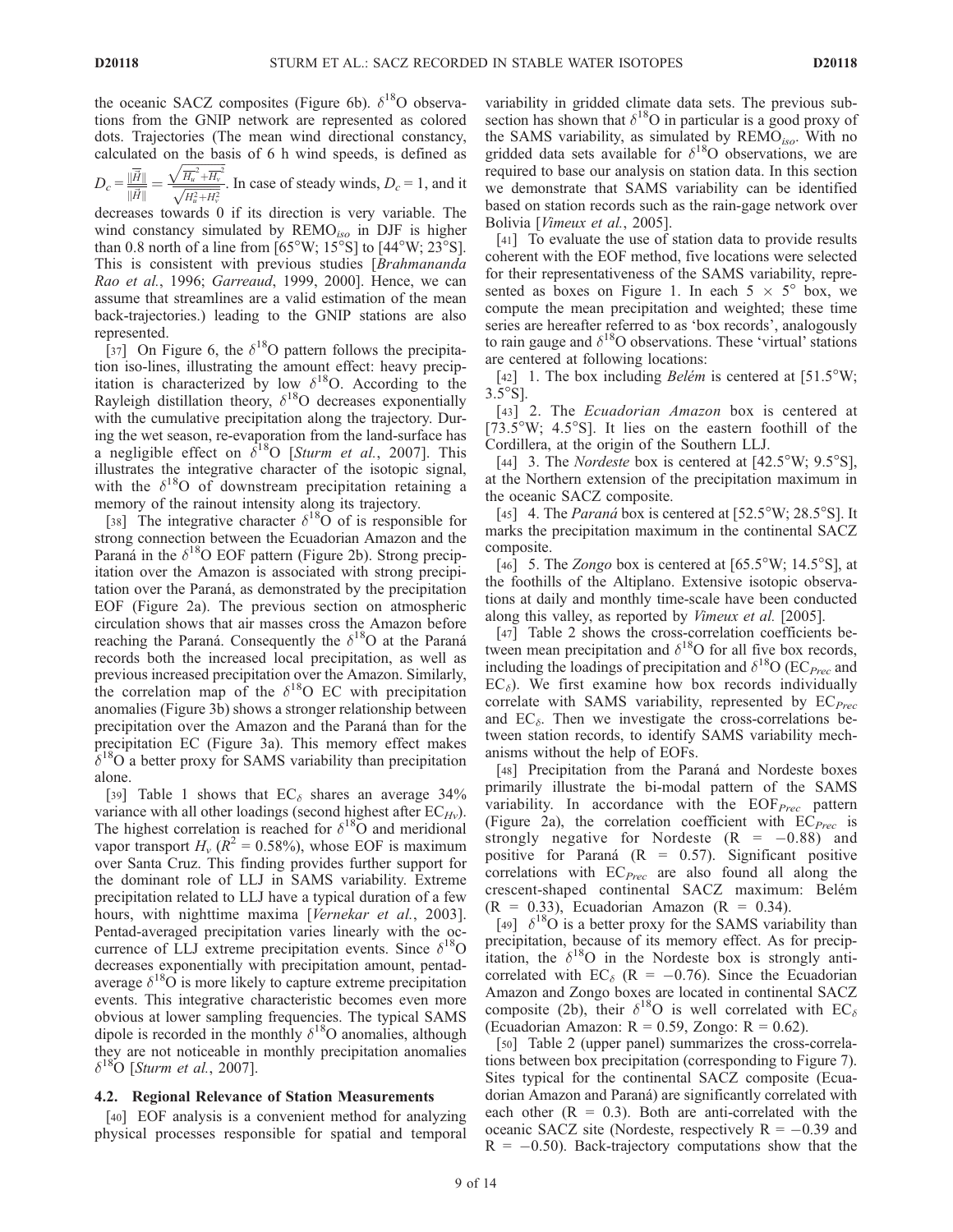| $\delta^{18}$ O |
|-----------------|
| EC#1            |
| $-0.62$         |
| $-0.49$         |
| 0.70            |
| $-0.55$         |
| $\star$         |
| $\star$         |
| EC#1            |
| 0.59            |
| 0.57            |
| $-0.76$         |
| 0.4             |
| 0.62            |
| $\star$         |
|                 |

Table 2. Correlation Coefficients Between Mean  $\delta^{18}O$  and Precipitation Over Selected Locations<sup>a</sup>

<sup>a</sup>Each location is represented by a 5  $\times$  5° box. The Ecuadorian Amazon box is centered at [73.5°W; 4.5°S], Nordeste at  $[42.5\textdegree W; 9.5\textdegree S]$ , Paraná at  $[52.5\textdegree W; 28.5\textdegree S]$ , Zongo at  $[65.5\textdegree W; 14.5\textdegree S]$ , and Belém at  $[51.5\textdegree W; 3.5\textdegree S]$ . The Ecuadorian Amazon<sup>-1</sup>, located to the west of the study domain, was correlated with a -1 pentad lag. The last two columns represent the loadings (EC) of the first EOF for precipitation and  $\delta^{18}O$ .  $\star$  denotes correlations that f level.

average traveltime for an air parcel from the Atlantic to the Zongo valley ranges from 6 [Sturm et al., 2007] to 10 days [*Vimeux et al.,* 2005] during the wet season. Hence lagged  $(-1)$  pentad) correlations were computed for the Ecuadorian Amazon site, which increased the anti-correlation with the Nordeste ( $R = -0.44$ ).

[51] Table 2 (lower panel) summarizes the cross-correlations for box  $\delta^{18}O$ . The correlation coefficients for  $\delta^{18}O$  are generally larger than for precipitation.  $\delta^{18}$ O appears therefore as a more consistent regional proxy of the SAMS variability. As for precipitation, the lagged correlation for the Ecuadorian Amazon results in more pronounced correlations with the Nordeste ( $R = -0.43$ ) and the Paraná ( $R = 0.22$ ). In the particular Zongo case, box  $\delta^{18}O$  is strongly correlated with Ecuadorian Amazon  $\delta^{18}O$  (R = 0.63) and significant anti-correlation with the Nordeste  $(R = -0.42)$ . On the

other hand, Zongo precipitation is not correlated to any other box precipitation records.

[52] The  $\delta^{18}$ O precipitation box records were correlated with domain-wide precipitation, according to the methodology by Dommenget and Latif [2002]. We select four sites that record maximum SAMS variability, shown by  $5 \times 5^{\circ}$ black boxes in Figure 7: Ecuadorian Amazon (Figure 7a), Nordeste (Figure 7b), Paraná (Figure 7c), and Zongo (Figure 7d). The correlation of the box with domain-wide precipitation is represented by shaded areas: light (dark) grey represent positive (negative) significant correlations. The significant correlations of box precipitation with domain-wide precipitation larger than 0.35 in absolute values is represented by contours: continuous grey (dashed black) lines represent positive (negative) lines.

[53] For all sites, the box precipitation is positively correlated with the surrounding precipitation (gray contin-



Figure 7. Correlation of box precipitation (upper row) and (lower row) with domain-wide precipitation. Only 95% significant correlations are plotted. The color bar is common to all sub-figures. The outlined boxes (identical to the boxes on Figure 1) represent the location of the sites: (a) the Ecuadorian Amazon (b) the Nordeste (c) Parana´, (d) Zongo valley at the foothills of the Altiplano. The exact box location in given in Table 2.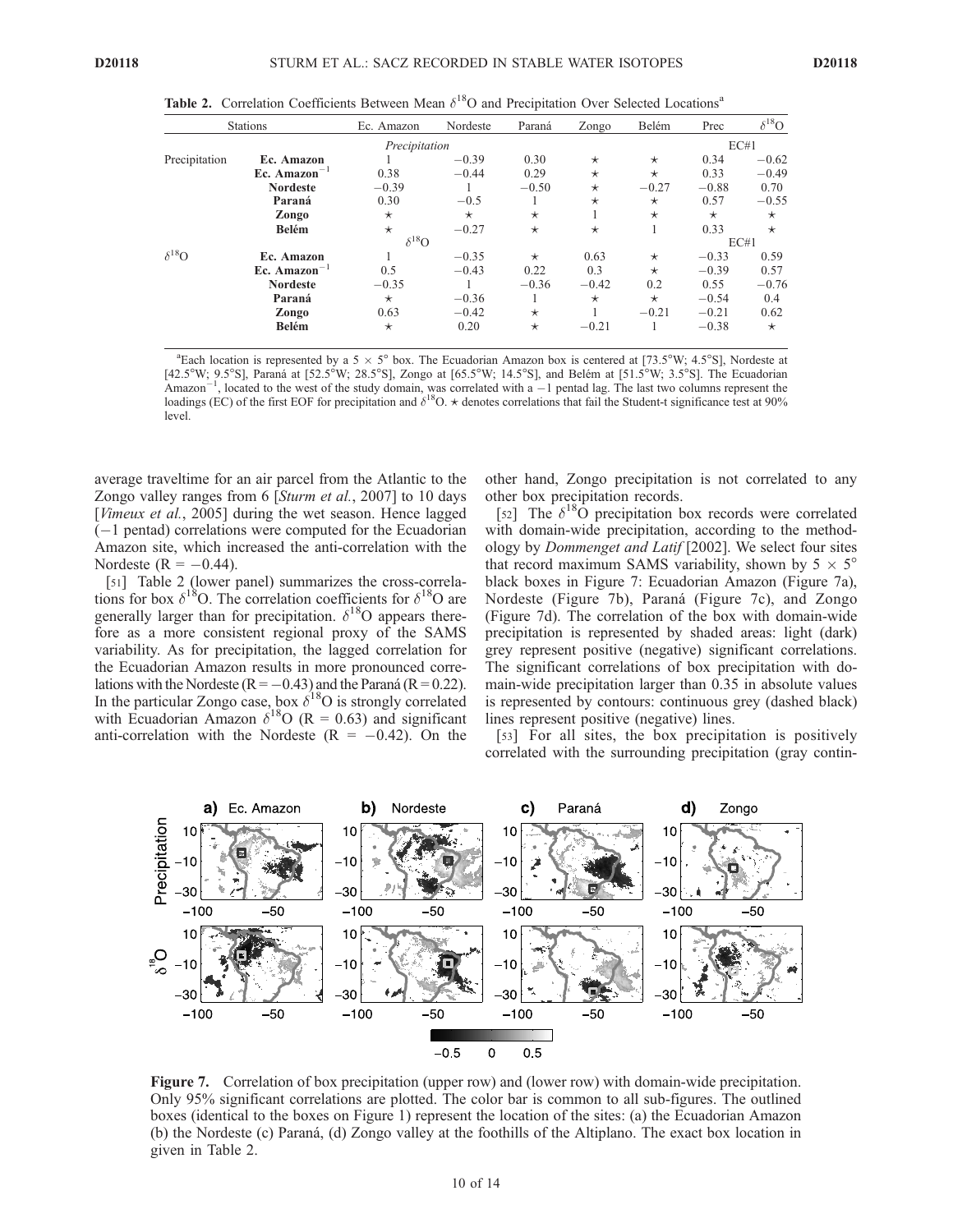uous contours), showing the boxes are well representative of their area. In accordance with the precipitation EOF pattern (Figure 2a), the Ecuadorian Amazon and Paraná are anti-correlated with the Nordeste (black dashed contours on Figures  $7a-7c$ ). In contrast, precipitation in the Zongo box does not show any significant anti-correlation with poles of the oceanic SACZ composite.

[54] The correlation of box with domain-wide precipitation (shaded areas on Figure 7) illustrates the memory effect. Because of the amount effect, nearby upstream areas are negatively correlated with box: this is most obvious for the Ecuadorian Amazon (Figure 7a) and Zongo (Figure 7d) boxes. In both cases, the box correlations have a larger coverage than precipitation correlation: station is therefore a suitable proxy for regional summer precipitation. In accordance with the EOF pattern (Figure 2b), sites representative for the continental SACZ composite (Ecuadorian Amazon and Paraná) are anti-correlated with oceanic SACZ composite sites (Nordeste). The box correlation is particularly interesting in the Zongo case: although the local precipitation has only a local significance, the box shows a significant positive correlation with upstream regions typical for the continental SACZ composite (Ecuadorian Amazon), and negative correlation with the oceanic SACZ composite (Nordeste). This shows that from the Zongo box is a valid proxy for the intraseasonal SAMS variability, unlike the precipitation amount alone.

[55] In conclusion, correlations between station records and domain-wide precipitation reveals best the SAMS variability, in accordance with the EOF analysis. The superposition of correlation maps for the Ecuadorian Amazon, Zongo and Paraná stations (Figures  $7a-7d$ ) is an approximation of the EOF pattern (Figure 2b); the agreement is not perfect, because the sampling frequency (5 days) is in the same order of magnitude as the traveling time of vapor across the selected sites. This can be accounted for with lagged correlation (for the Ecuadorian Amazon site). The present modeling study offers a conceptual basis for further observation-based studies: box (and likewise station measurements) are likely to capture SAMS variability when correlated with gridded meteorological data sets.

#### 5. Discussion

[56] The objective of the present section is to verify whether the SAMS mechanisms, as described in previous publications, are consistent with new evidence from the stable water isotopes. We first demonstrate that  $\text{REMO}_{iso}$ represents the characteristic meteorological features of the South American Monsoon System. This is a pre-requisite for the analysis of the isotopic signal. Second, the variability confirms the dominant role of LLJ on the SACZ variability. Finally, we discuss the possible feedback between the atmosphere and the Atlantic sea-surface temperature controlling the SACZ.

[57] Interpretation of the isotopic signal is only justified if  $\text{REMO}_{iso}$  accurately reproduces the SAMS variability.  $\text{REMO}_{iso}$  accurately reproduces the mean summer climate across tropical South America [Sturm et al., 2007], albeit excessive precipitation amounts. Hereafter, we discuss how REMO accounts for intraseasonal variability in comparison to both modeling and observational studies.

[58] The composite for maximum January precipitation over West-Central Brazil reported by Gan et al. [2004] exhibit the same circulation patterns as REMO oceanic SACZ composites. The Chaco low is enhanced and shifted to the North by 5°, together with a weakening of the South Atlantic high. Anomalous cyclonic circulation diverts the Amazonian airflow to the west instead of the south-west, where it converges with northerly Atlantic flow. Moist, unstable air convergence cause an intensification of the SACZ, which is shifted northward. Similar strengthening and northward shift of the SACZ is reported by Carvalho et al. [2002] and Barreiro et al. [2002]. It results in increased precipitation over Central-West Brazil, extending down to São Paolo. The atmospheric circulation simulated by  $\text{REMO}_{iso}$  reproduces all these characteristics. Hence the intraseasonal variability simulated by  $\text{REMO}_{iso}$  can be assimilated to SAMS variability.

[59] Vernekar et al. [2003] describes the simulation of South American summer climate at daily to inter-annual time-scales with the NCEP Eta RCM. LLJ develop with periodicity of 20 days. The role of LLJ is further documented by Nogues-Paegle et al. [2003], Grimm et al. [2004], and *Carvalho et al.* [2002].

[60] The present study reinforces the relevance of LLJ to the SAMS variability. The correlation of  $EC_{Hv}$  in Table 1 is stronger with than with precipitation. Furthermore, since varies exponentially with precipitation amounts, low-resolution (up to monthly) records are a good proxy for extreme rain events related to LLJ. A fast Fourier transform (FFT) analysis on the  $H<sub>v</sub>$  loadings reveal two minor peaks at 13 and 14 day periods, with larger peaks at 24 and 51 day period. Hence REMO seems to capture correctly the  $\sim$ 20 day cyclicity of LLJ. According to Paegle et al. [2000] and *Carvalho et al.* [2004], the  $\sim$  50-day periodicity could represent the modulation of SACZ activity by the Madden-Julian Oscillation (MJO) over the tropical Pacific.

[61] *Doyle and Barros* [2002] present an extensive study on inter-annual Atlantic SST anomalies and related circulation patterns over Subtropical South America. Monthly SST in the western sub-tropical South Atlantic (WSSA) is found to be correlated with the position and intensity of the SACZ, hence with precipitation patterns over sub-tropical South America. Barreiro et al. [2002] identify similar correlations between precipitation EOF loadings and South Atlantic SST indices in ensemble runs with the CCM3 GCM: SST forcing explains a significant part of the SACZ variability over the Atlantic, but has little influence on the variability of continental precipitation. The C (W) composite defined by Doyle and Barros [2002] corresponds to the oceanic (continental) SACZ composite simulated by  $\text{REMO}_{iso}$ , although  $\text{REMO}_{iso}$  is driven by climatological SSTs.

[62] The contradiction can be resolved by considering the SACZ variability as being primarily of atmospheric origin, with positive feedback from the surface ocean. Singular value decomposition show that sea level pressure lead SST changes by  $1-2$  months [Venegas et al., 1997], indicating an atmosphere-to-ocean forcing. The SACZ location in its continental composite tends to decrease the SST over the WSSA. The enhanced cloudiness reduces the radiative heating of surface ocean, and increased surface winds mix the ocean boundary layer. The negative SST anomalies in turn enhance the temperature contrast between land and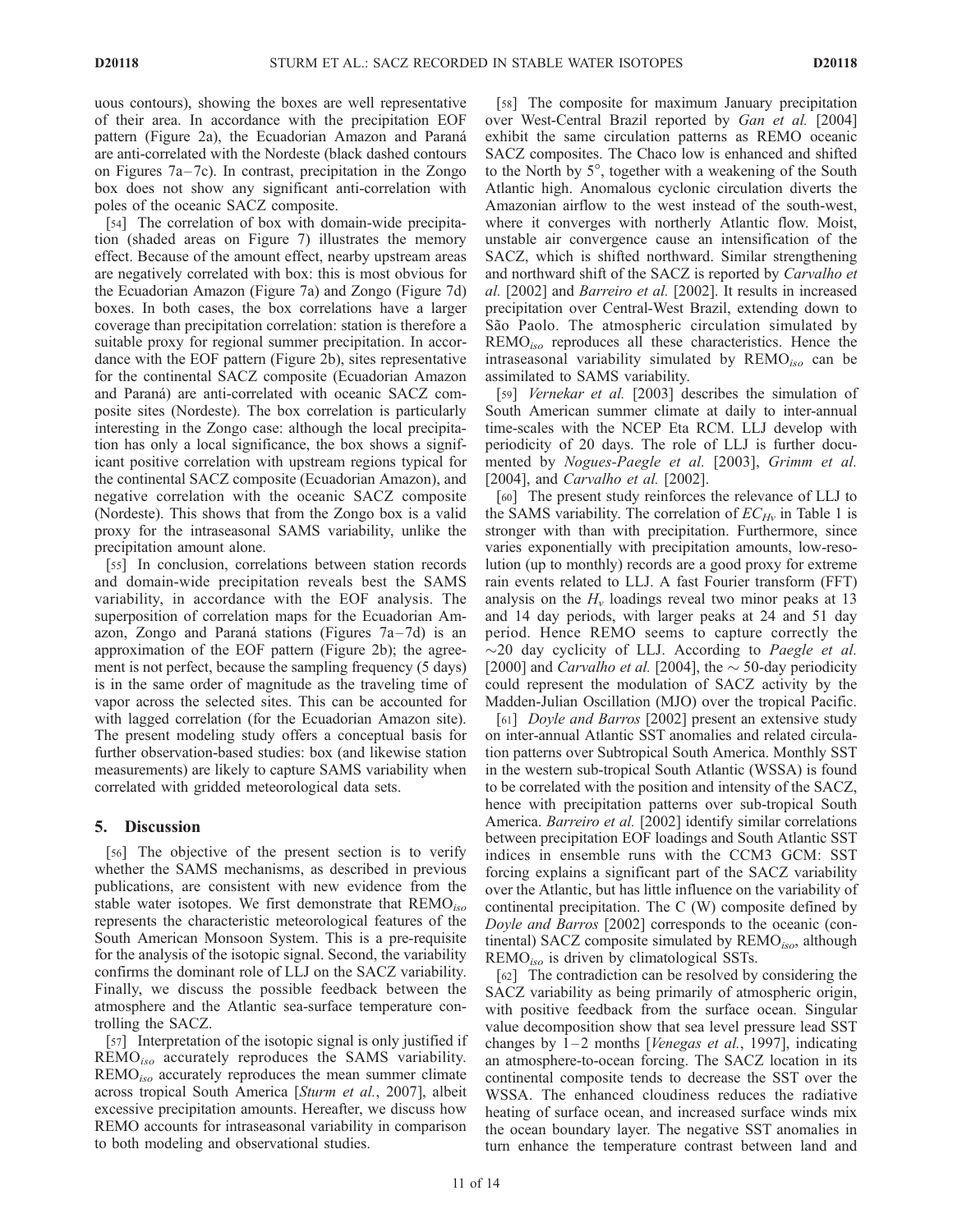ocean, strengthening a giant land-sea breeze that intensifies the oceanic SACZ. Furthermore, the Brazilian Current flowing along the east Brazil coast advects negative SST anomalies to the South. Similar to Lenters and Cook's [1999] second mechanism, the cold-core subtropical low is strengthened, thus enhancing moist westward flow into the oceanic SACZ and helping maintaining a strong SACZ activity on seasonal time-scales.

[63] In conclusion, the short integration (5 years) of REMO using climatological SSTs primarily reflects the intraseasonal, atmospheric variability of the SACZ. The variability is highest over land, where feedbacks by energy and moisture exchanges with the surface strengthen the stochastic behavior of the SAMS. Nevertheless, the fact that the variability patterns agree well with observations and coupled model studies suggest an atmosphere-to-ocean forcing between the SACZ and South Atlantic SST. The lack of a coupled ocean model in REMO merely limits the positive feedback from SST on the SACZ, which could affect the persistence of the simulated SACZ.

#### 6. Summary and Conclusion

[64] The present study investigates the intraseasonal variability of austral summer (DJF) South American climate based on a 5-year integration of the regional circulation model  $\text{REMO}_{iso}$  with climatological SST. We choose a 5-day (pentad) sampling frequency and perform an EOF analysis on different climate parameters: precipitation, 200 hPa geopotential height, mean sea level pressure and vertically integrated moisture transport. The goal of the present study is to investigate the stable water isotope signal in precipitation and relate it to the bimodal precipitation pattern and related SAMS mechanisms.

[65] Intraseasonal variability during austral summer is marked by a bimodal shape, with contrasting poles over the Paraná [55°W; 25°S] and the Nordeste [40°W; 10°S]. The EOF pattern of pentad precipitation (Figure 2a) illustrates this pattern. It further reveals a weaker connection between high precipitation over the Paraná and the Amazon, forming a crescent-shaped counterpart to low precipitation over Eastern Brazil (Nordeste). This dipole structure is widely documented in both observation and modeling studies [Vera et al., 2006; Herdies et al., 2002; Grimm et al., 2004; Lenters and Cook, 1999; Doyle and Barros, 2002; Carvalho et al., 2002, 2004; Barreiro et al., 2002; Lau and Zhou, 2003; Barros et al., 2003; Gan et al., 2004; Nogues-Paegle et al., 2003].

[66] The simulated precipitation variability is physically related to alternating atmospheric circulation patterns. In the case of a predominantly continental location of the South Atlantic convergence zone (SACZ) (Figure 5), the Chaco low shifts southwards and South Atlantic high is strengthened. The cyclonic flow in turn is enhanced, which increases meridional advection of moist Amazonian air to the Paraná by means of more frequent low-level jets (LLJ) above Santa Cruz  $[60^{\circ}W; 20^{\circ}S]$ . In the opposite case (oceanic SACZ composite - Figure 5b), Amazonian moisture is diverted zonally toward east Brazil. This leads to a north-eastern shift of the SACZ. The interaction between the SACZ location, changes of regional circulation patterns and resulting precipitation variability are summarized in the South American monsoon system (SAMS).

[67] This variability in precipitation intensity and trajectory is distinctively recorded in the stable water isotope signal. The amount effect accounts for anti-correlation between  $\delta^{18}$ O and precipitation. Furthermore,  $\delta^{18}$ O decreases exponentially with the cumulative rain-fall along its trajectory. Hence  $\delta^{18}O$  is a better proxy for the SAMS variability than precipitation alone, since its 'memory effect' enhances the impact of LLJ on bi-modal  $\delta^{18}O$  EOF pattern. In particular,  $\delta^{18}$ O at the Zongo location [65.5°W;  $14.5^{\circ}$ S] proves to be a sensitive proxy for the SAMS variability. This result has wide-ranging implications for the interpretation of, e.g., the Illimani ice core, located uphill the Zongo valley. Since 80% of the precipitation occurs in summer, the annual  $\delta^{18}O$  will be strongly influenced by summer circulation variability. Could the  $\delta^{18}O$ record measured in the Illimani ice core be used to reconstruct the predominance of oceanic versus continental SACZ in the past? This question can only be answered by separating the competing controls on precipitation  $\delta^{18}$ O across South America. The present study indicates that internal, atmospheric variability has the potential to strongly influence the  $\delta^{18}O$  signal in the Illimani ice core and Brazilian speleothems.

[68] In conclusion, the present study introduces a high resolution simulation of the stable water isotopes in precipitation over South America. It underlines the benefits of improved topography in representing mesoscale features, such as the low-level jets, and their influence  $\delta^{18}O$  on variability at intraseasonal timescale. Nevertheless, longer integrations of REMO<sub>iso</sub> with observed sea-surface temperatures are needed to determine the mechanisms on interannual time-scales. Using the same analysis methods as described in the present study, the isotopic signal can be used to identify how internal, intraseasonal variability (e.g., SAMS) is modulated by external, SST-driven forcing (e.g., ENSO in the Pacific, or Atlantic WSSA variability).

[69] Acknowledgments. The authors would like to thank Matthias Vuille, Martin Werner and the anonymous reviewers for their valuable comments. We thank S.J. Birks for proofreading the manuscript. Simulations were performed at the German High Performance Computing Centre for Climate- and Earth System Research (DKRZ, Hamburg). The present study was supported by French Science Foundation grant ACI 'Changement climatique et cryopshère' and the Amancay (INSU/LEFE) grant.

#### References

- Bariac, T., J. Gonzalez-Dunia, N. Katerji, O. Béthenod, J. Bertolini, and D. Mariotti (1994a), Spatial variation of the isotopic composition of water  $\binom{18}{,}$   $\frac{2}{,}$  in organs of aerophytic plants: 2. Assessment under field conditions, *Chem. Geol.*,  $115(3-4)$ ,  $317-333$ .
- Bariac, T., J. Gonzalez-Dunia, F. Tardieu, T. Tessier, and D. Mariotti (1994b), Spatial variation of the isotopic composition of water  $(^{18}O,$  $H$ ) in organs of aerophytic plants: 1. Assessment under laboratory conditions, *Chem. Geol.*,  $115(3-4)$ , 307-315.
- Barreiro, M., P. Chang, and R. Saravanan (2002), Variability of the south Atlantic convergence zone simulated by an atmospheric general circulation model, *J. Clim.*, 15, 745-763.
- Barros, V., M. Doyle, M. González, I. Camilloni, R. Bejarán, and R. Caffera (2003), Climate variability over subtropical South America and the South American monsoon: A review, Meteorologica, 27(1-2), 33-57.
- Björnsson, H., and S. Venegas (1997), A manual for EOF and SVD Analyses of Climate Data, Tech. rep., Center for Climate and Global Change Research, McGill Univ., http://www.dcess.ku.dk/silvia/eofsvd/eofsvd. html.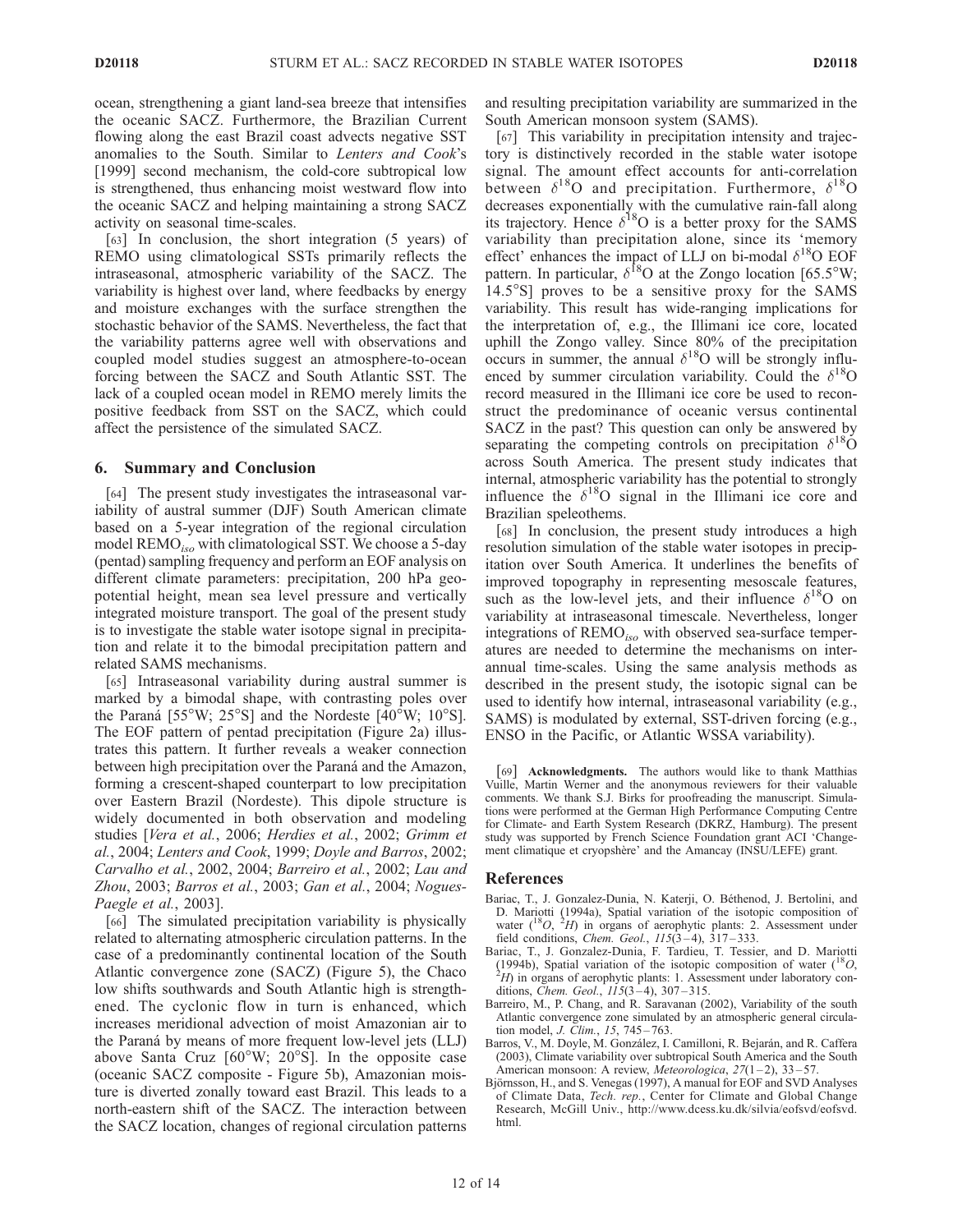- Bradley, R. S., M. Vuille, D. Hardy, and L. G. Thompson (2003), Low latitude ice cores record Pacific sea surface temperatures, Geophys. Res. Lett., 30(4), 1174, doi:10.1029/2002GL016546.
- Brahmananda Rao, V., I. F. A. Cavalcanti, and K. Hada (1996), Annual variation of rainfall over Brazil and water vapor characteristics over South America, J. Geophys. Res., 101(10), 26,539-26,552.
- Carvalho, L. M. V., C. Jones, and B. Liebmann (2002), Extreme precipitation events in southeastern South America and large-scale convective patterns in the South Atlantic convergence zone, J. Clim., 15, 2377-2394.
- Carvalho, L. M. V., C. Jones, and B. Liebmann (2004), The South Atlantic convergence zone: Intensity, form, persistence, and relationships with intraseasonal to interannual activity and extreme rainfall, J. Clim., 17, 88 – 108.
- Chiang, J. C. H., and A. H. Sobel (2002), Tropical Tropospheric Temperature Variations Caused by ENSO and Their Influence on the Remote Tropical Climate, J. Climate, 15, 2616 – 2631, doi:10.1175/1520-0442 (2002)015<2616:TTTVCB>2.0.CO;2.
- Chou, S. C., A. M. B. Nunes, and I. F. A. Cavalcanti (2000), Extended range forecasts over South America using the regional eta model, J. Geophys. Res., 105(8), 10,147 – 10,160.
- Cruz, F. W., S. J. Burns, I. Karmann, W. D. Sharp, and M. Vuille (2006), Reconstruction of regional atmospheric circulation features during the late Pleistocene in subtropical Brazil from oxygen isotope composition of speleothems, Earth Planet. Sci. Lett., 248, 495 – 507, doi:10.1016/ j.epsl.2006.06.019.
- Dommenget, D., and M. Latif (2002), A Cautionary Note on the Interpretation of EOFs., *J. Clim.*, 15, 216-225.
- Doyle, M. E., and V. R. Barros (2002), Midsummer low-level circulation and precipitation in subtropical South America and related sea surface temperature anomalies in the south Atlantic, J. Clim., 15, 3394-3410.
- Gan, M., V. Kousky, and C. Ropelewski (2004), The South American monsoon circulation and its relationship to rainfall over west-central Brazil, *J. Clim.*, 47-66.
- Garreaud, R. (1999), Cold air incursions over subtropical and tropical South America. A numerical case study, Mon. Weather Rev., 127, 2823 – 2853.
- Garreaud, R. (2000), Cold air incursions over Subtropical South America: Mean structure and dynamics, Mon. Weather Rev., 128, 2544 – 2559.
- Grimm, A., C. Vera, and C. Mechoso (2004), The South American Monsoon System, in Third International Workshop on Monsoons (IWM-III), edited by C. Chang, pp. 23-41, World Meteorological Organisation, Hangzhou, China, http://www.nps.edu/Academics/gseas/IWM-III/Index. html.
- Henderson, K. A., L. G. Thompson, and P.-N. Lin (1999), Recording of El Niño in ice core  $\delta^{18}O$  records from Nevado Huascarán, Peru, *J. Geo*phys. Res., 104(13), 31,053-31,066.
- Herdies, D. L., A. da Silva, M. A. F. Silva Dias, and R. Nieto Ferreira (2002), Moisture budget of the bimodal pattern of the summer circulation over South America, J. Geophys. Res., 107(D20), 8075, doi:10.1029/ 2001JD000997.
- Hoffmann, G. (2003), Taking the pulse of the tropical water cycle, Science, 301, 776 – 777.
- Hoffmann, G., M. Werner, and M. Heimann (1998), Water isotope module of the ECHAM atmospheric general circulation model: A study on timescales from days to several years, J. Geophys. Res., 103(14), 16,871 – 16,896.
- Hoffmann, G., et al. (2003), Coherent isotope history of Andean ice cores over the last century, Geophys. Res. Lett., 30(4), 1179, doi:10.1029/ 2002GL014870.
- I. A. E. A., and W. M. O. (2001), The Global Network of Isotopes in Precipitation (GNIP) database, ''http://isohis.iaea.org''.
- Jacob, D., et al. (2001), Comprehensive model intercomparison study investigating the water budget during the BALTEX-PIDCAP period, Meteorol. Atmos. Phys., 77, 19-43.
- Jouzel, J., and L. Merlivat (1984), Deuterium and oxygen 18 in precipitation: Modeling of the isotopic effects during snow formation, J. Geophys. Res., 89, 11,749 – 11,757.
- Lau, K., and J. Zhou (2003), Anomalies of the South American summer monsoon associated with the 1997-99 El Niño-Southern Oscillation, Int. J. Climatol., 23, 529 – 539.
- Lenters, J. D., and K. Cook (1999), Summertime precipitation variability in South America: Role of the large-scale circulation, Mon. Weather Rev.,  $127(3)$ ,  $409 - 443$ .
- Majewski, D. (1991), The Europa-Model of the Deutscher Wetterdienst, ECMWF Seminar on numerical methods in atmospheric models, 2, 147 – 191.
- Majoube, M. (1971), Fractionnement en oxygène 18 et en deutérium entre l'eau et sa vapeur, J. Chem. Phys., 10, 1423 – 1436.
- Merlivat, L., and J. Jouzel (1979), Global climatic interpretation of the deuterium-oxygen 18 relationship for precipitation, J. Geophys. Res., 84, 5029 – 5033.
- Nogues-Paegle, J., et al. (2003), Progress in Pan American CLIVAR research: Understanding the South American monsoon, Meteorologica,  $27(1-2), 1-30.$
- Paegle, J., L. A. Byerle, and K. C. Mo (2000), Intraseasonal modulation of south American summer precipitation, Mon. Weather Rev., 128(3), 837 – 850.
- Pierrehumbert, R. T. (1999), Huascaran  $\delta^{18}$ O as an indicator of tropical climate during the Last Glacial Maximum, Geophys. Res. Lett., 26, 1345 – 1348.
- Ramirez, E., et al. (2003), A new Andean deep ice core from Nevado Illimani (6350 m), Bolivia, Earth Planet. Sci. Lett., 212, 337 – 350.
- Rayner, N., D. Parker, E. Horton, C. Folland, and R. Hackett (1994), Version 2.2 of the Global Sea-Ice and Sea Surface Temperature Data Set, 1903 - 1994, Climate Research Technical Note 74, Hadley Centre, http://www.metoffice.com/research/hadleycentre/obsdata/GISST.html.
- Rocha, R., and T. Ambrizzi (2004), Regional Climate Model2 simulations of the Low Level Jet East of the Andes, in CLIVAR Science Conference, Baltimore, http://www.clivar2004.org/electronic%20posters/monsoon\_ table.html.
- Roeckner, E., et al. (1996), The atmospheric circulation model ECHAM-4: model description and simulation of the present day climate, Max-Planck-Institute für Meteorologie Report, 218.
- Rojas, M., and A. Seth (2003), Simulation and sensitivity in a nested modeling system for South America. Part II: GCM boundary forcing, J. Clim., 16, 2454 – 2471.
- Seth, A., and M. Rojas (2003), Simulation and sensitivity in a nested modeling system for South America. Part I: Reanalyses boundary forcing, J. Clim., 16, 2437 – 2453.
- Seth, A., M. Rojas, B. Liebmann, and J.-H. Qian (2004), Daily rainfall analysis for South America from a regional climate model and station observations, Geophys. Res. Lett., 31, L07213, doi:10.1029/ 2003GL019220.
- Sturm, K., G. Hoffmann, B. Langmann, and W. Stichler (2005), Simulation of  $\delta^{18}O$  in precipitation by the regional circulation model REMO<sub>iso</sub>, Hydrol. Processes, 19, 3425 – 3444, doi:10.1002/hyp.5979.
- Sturm, C., G. Hoffmann, and B. Langmann (2007), Climatology of stable water isotopes in South America: Comparing general to regional circulation models, J. Clim., in press, doi:10.1175/JCLI4194.1.
- Thompson, L. G. (2000), Ice core evidence for climate change in the Tropics: implications for our future, *Quat. Sci. Rev.*,  $19(1-5)$ ,  $19-35$ , doi:10.1016/S0277-3791(99)00052-9.
- Thompson, L. G., E. Mosley-Thompson, M. E. Davis, P.-N. Lin, K. A. Henderson, J. Cole-Dai, J. F. Bolzan, and K.-B. Liu (1995), Late Glacial Stage and Holocene Tropical Ice Core Records from Huascaran, Peru, Science, 269:46-50, July
- Thompson, L. G., et al. (1998), A 25000-Year Tropical Climate History from Bolivian Ice Cores, Science, 282, 1858.
- Thompson, L. G., E. Mosley-Thompson, and K. A. Henderson (2000), Icecore palaeoclimate records in tropical South America since the Last Glacial Maximum, J. Quarter. Sci., 15, 377 – 394.
- Venegas, S. (2001), Statistical Methods for Signal Detection in Climate, Tech. rep., Danish Center for Earth System Science, http://www.dcess. ku.dk/silvia/.
- Venegas, S. A., L. A. Mysak, and D. N. Straub (1997), Atmosphere-ocean coupled variability in the South Atlantic, J. Clim., 10, 2904 – 2920.
- Vera, C. (2002), Introduction to the SALLJ conference and SALLJEX field campaign, in VAMOS/CLIVAR/WCRP Conference on South-American low-level jets, Santa Cruz de la Sierra, Bolivia, http://www.salljex.at. fcen.uba.ar/sallj/.
- Vera, C., et al. (2006), Toward a unified view of the American monsoon systems, J. Clim., 19(20), 4977 – 5000, doi:10.1175%2FJCLI3896.1.
- Vernekar, A. D., B. P. Kirtman, and M. J. Fennessy (2003), Low-level jets and their effects on the South American summer climate as simulated by the NCEP Eta model, J. Clim., 16, 297 – 311.
- Vimeux, F., R. Gallaire, S. Bony, G. Hoffmann, and J. Chiang (2005), What are the controls on (D in precipitation in the Zongo Valley (Bolivia)? Implications for the Illimani ice core interpretation, Earth and Planetary Science Lett., doi:10.1016/j.epsl.2005.09.031.
- Vuille, M., and M. Werner (2005), Stable isotopes in precipitation recording South American summer monsoon and ENSO variability - Observations and model results, Clim. Dyn., 25(4), 401 – 413, doi:10.1007/s00382-005- 0049-9.
- Vuille, M., R. S. Bradley, R. Healy, M. Werner, D. R. Hardy, L. G. Thompson, and F. Keimig (2003a), Modeling  $\delta^{18}O$  in precipitation over the tropical Americas: 2. Simulation of the stable isotope signal in Andean ice cores, J. Geophys. Res., 108(D6), 4175, doi:10.1029/2001JD002039.
- Vuille, M., R. S. Bradley, M. Werner, R. Healy, and F. Keimig (2003b), Modeling  $\delta^{18}O$  in precipitation over the tropical Americas: 1. Interannual variability and climatic controls, J. Geophys. Res., 108(D6), 4174, doi:10.1029/2001JD002038.